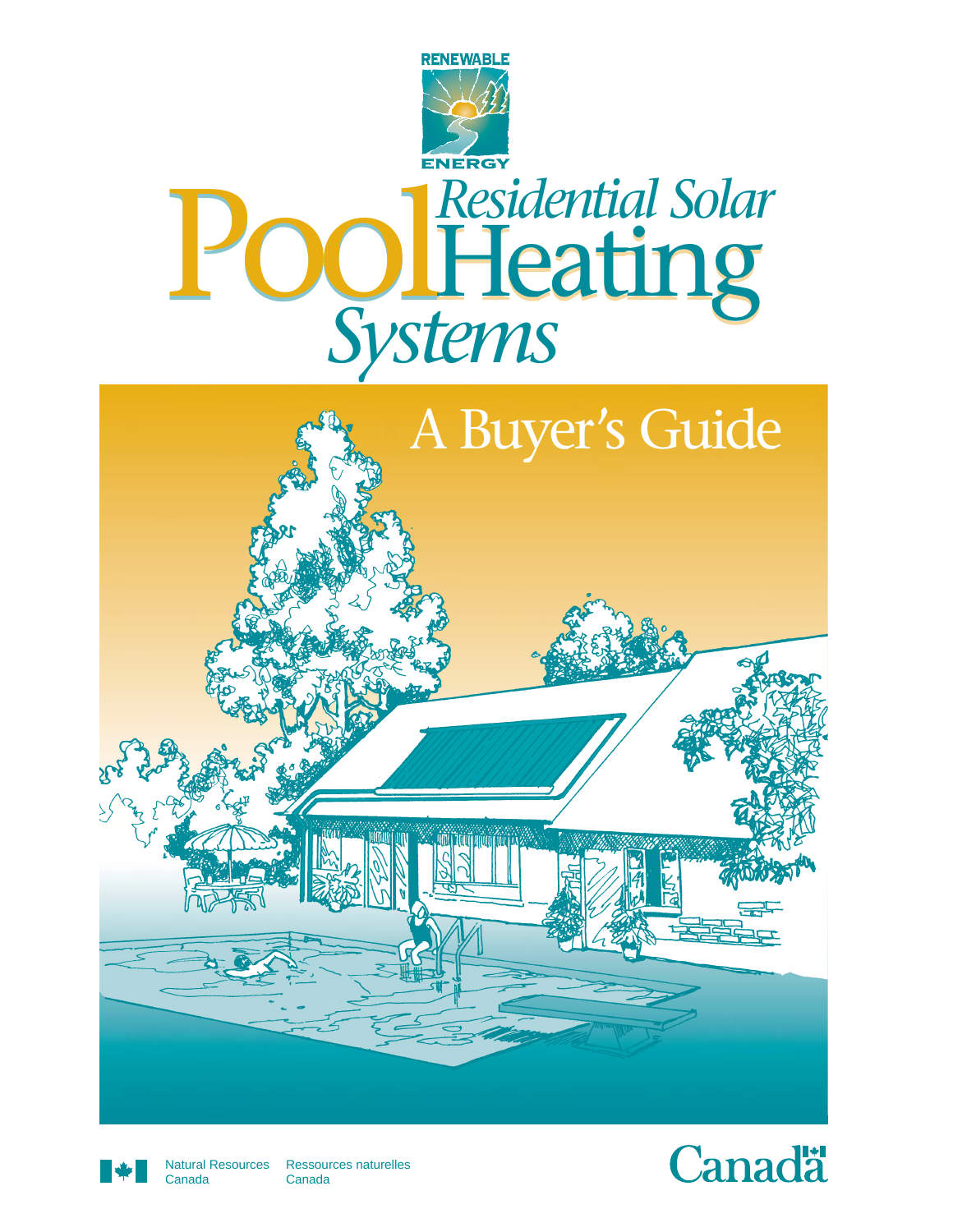# **About** this Guide

This Guide has been prepared to assist consumers with the purchase of a solar pool heater for their home pool. The Guide is not a "how to" manual on installing such a heater.

Natural Resources Canada believes that the numbers cited in this document – temperatures and costs, for example – to be accurate at time of publication. However, these numbers are provided for illustrative purposes only. Readers should expect some variation between the numbers cited in this document and those they find during their own research.

#### **Residential Solar Pool Heating Systems: A Buyer's Guide**

Prepared for Natural Resources Canada with the assistance of Taylor Munro Energy Systems Inc., Delta, British Columbia

This Guide builds upon the publication produced by the Ontario Ministry of Energy in 1982 entitled *Solar Heating for Swimming Pools*, which is no longer available for distribution. This new Guide is distributed for informational purposes only and does not necessarily reflect the views of the Government of Canada or constitute an endorsement of any commercial product or person. Neither Canada nor its ministers, officers, employees or agents makes any warranty in respect of this Guide or assumes any liability arising out of this Guide.

Aussi disponible en français sous le titre : *Chauffe-piscines solaires résidentiels : Guide de l'acheteur*

© Her Majesty the Queen in Right of Canada, 2001

Cat. No.: M92-223/2001E ISBN 0-662-30665-1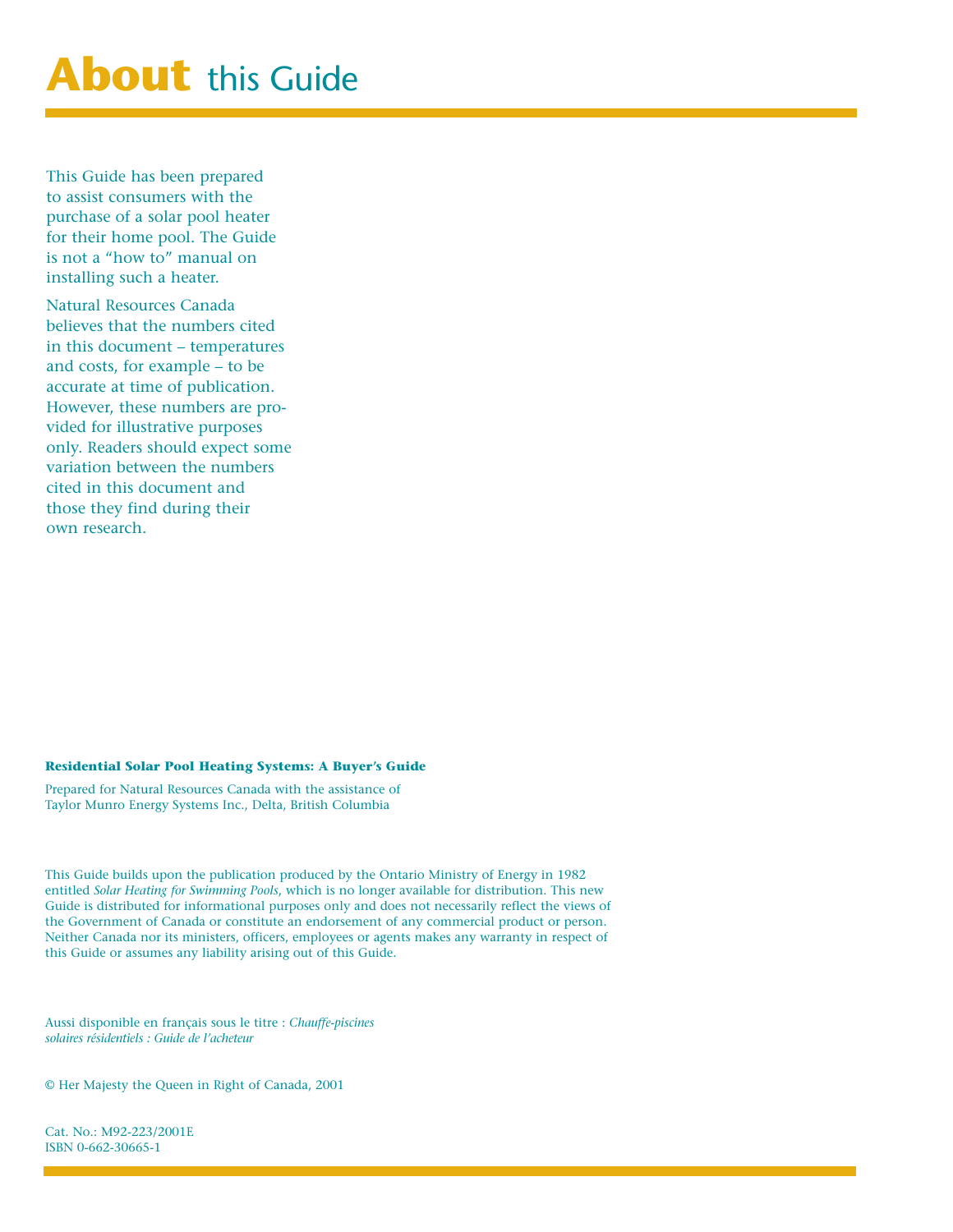# **Table of Contents**

| Shading on the Pool (a) and the set of the set of the set of the set of the set of the set of the set of the set of the set of the set of the set of the set of the set of the set of the set of the set of the set of the set |  |
|--------------------------------------------------------------------------------------------------------------------------------------------------------------------------------------------------------------------------------|--|
|                                                                                                                                                                                                                                |  |
|                                                                                                                                                                                                                                |  |
|                                                                                                                                                                                                                                |  |
|                                                                                                                                                                                                                                |  |
|                                                                                                                                                                                                                                |  |
|                                                                                                                                                                                                                                |  |
|                                                                                                                                                                                                                                |  |
|                                                                                                                                                                                                                                |  |
|                                                                                                                                                                                                                                |  |
|                                                                                                                                                                                                                                |  |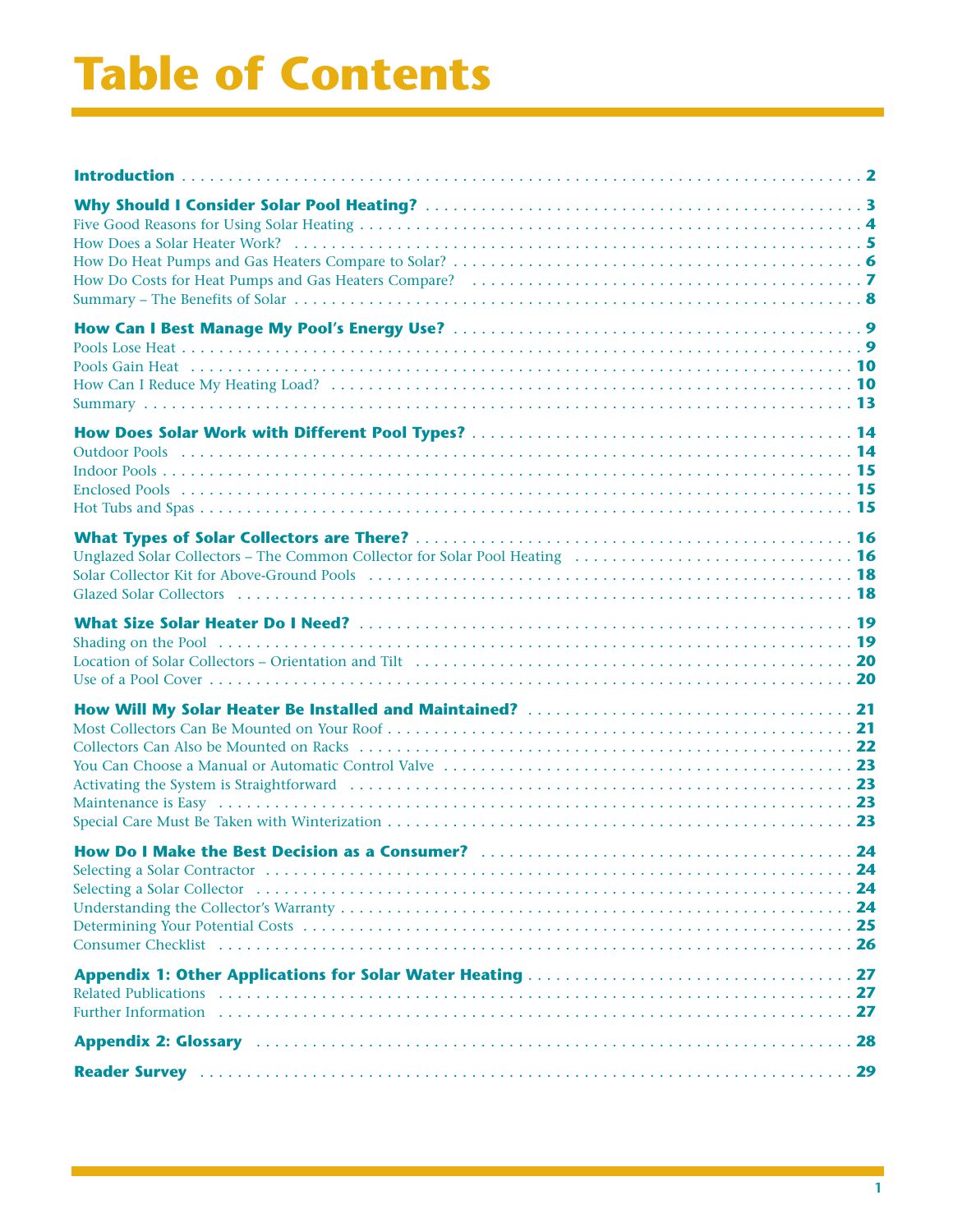# <span id="page-3-0"></span>**Introduction**

There's nothing like a refreshing dip to beat summer's heat. Canada has about 600 000 backyard swimming pools. Many owners use pool heaters to heat their pools and in so doing end up spending millions of dollars a year on non-renewable fuels.

As the cost of gas, propane, oil and electricity continue to rise, the cost of heating swimming pools will become more and more expensive.

Fortunately, there is an economical alternative that will cut your energy costs while you enjoy your swim – solar heating.

Solar heating is simple, reliable and has been used by pool owners for years. The initial cost of solar equipment is reasonable, and the operational savings are high.

The payback period – the time it takes for your fuel savings to equal the cost of your solar heating system – can be as short as two to three swimming seasons. After that, your energy savings continue for the life of the system.

And, by replacing or reducing the use of conventional pool heaters, solar heaters help to eliminate greenhouse gases, such as carbon dioxide, that are having an impact on our climate.

Solar energy is a practical and economical way to heat your pool, extend your swimming season and increase your swimming comfort.



*Tsawwassen, British Columbia.* ▼*This 5-m* x *10-m (16-ft.* x *32-ft.) in-ground pool has six 4.4-m2 (4-ft.* x *12-ft.) solar collectors. Photo courtesy Taylor Munro Energy Systems.*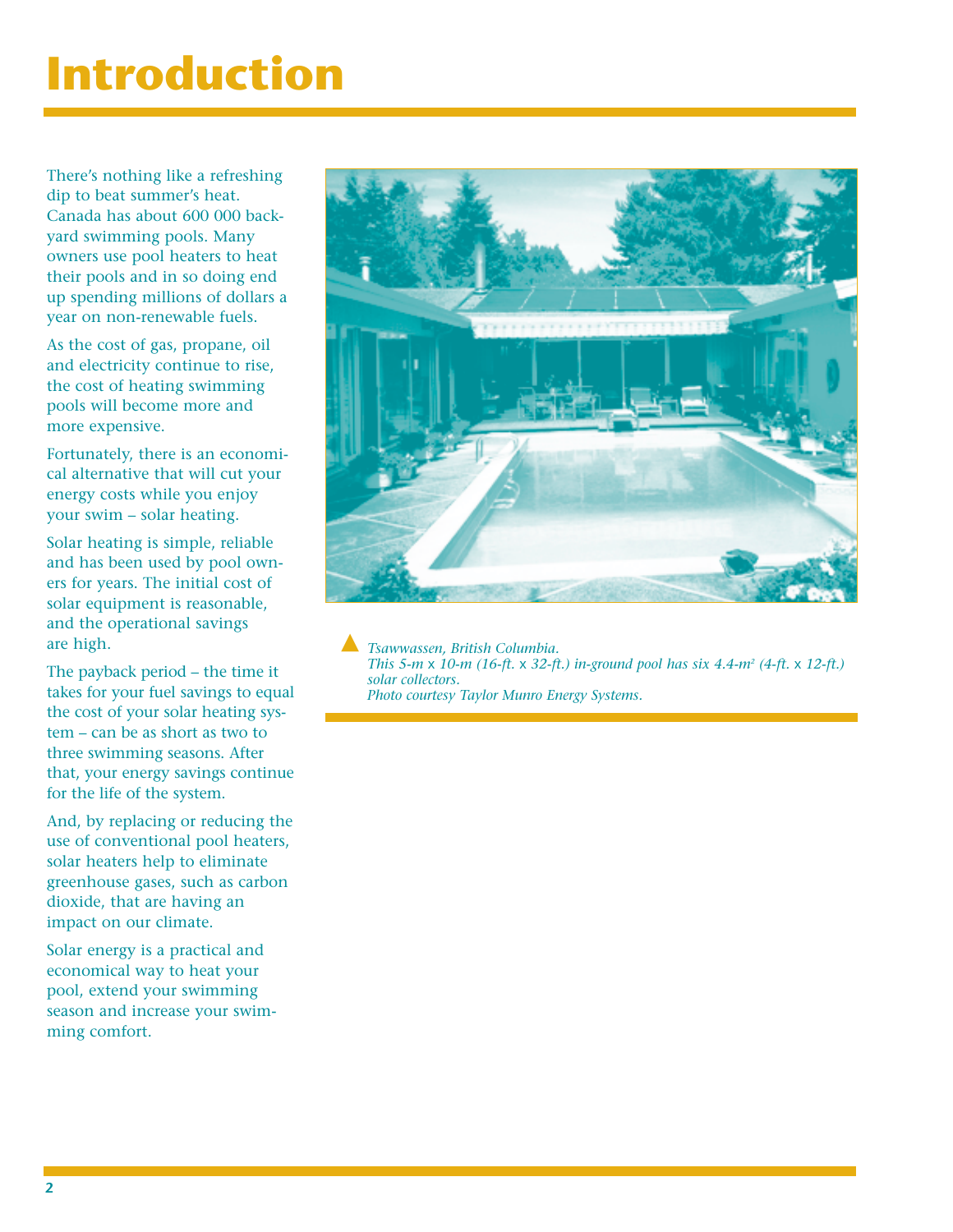# <span id="page-4-0"></span>**Why should I consider** solar pool heating?



▲ Niagara Falls, Ontario. *This 5.5-m* x *11-m (18-ft.* x *36-ft.) in-ground pool has five 4.4-m2 (4-ft.* x *12-ft.) solar collectors. Photo courtesy of Daystar Energy.*

A solar heating system for your pool is an economical alternative to expensive conventional heaters. Solar collectors capture free energy from the sun and use it to heat your pool.

They extend your swimming season and reduce monthly fuel bills without depleting non-renewable fossil fuels.

In fact, solar pool heating for your home is the most economical solar application in Canada today. Solar heaters already make up more than 10 percent of all new pool heating-equipment sales.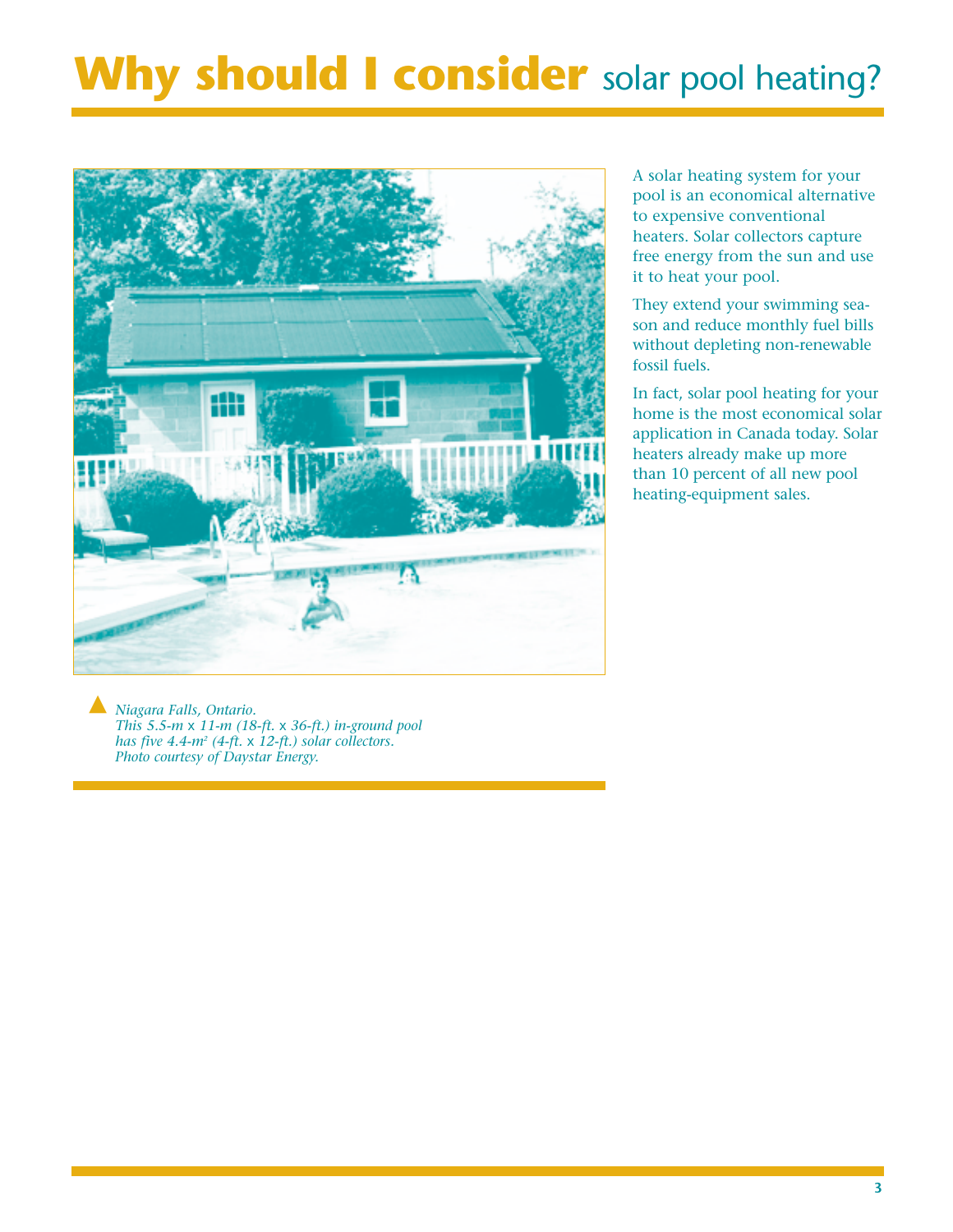## <span id="page-5-0"></span>**Five good reasons for using solar heating**

From Victoria, British Columbia, to St. John's, Newfoundland, Canadians are using solar energy to heat their pools. Here are five good reasons why.

#### **No. 1: Solar saves on pool heating costs**

Energy costs continue to rise. In the last two years alone, the price of natural gas has more than doubled. On the other hand, the sun's energy is free, and more and more pool owners are taking advantage of this opportunity to save money and avoid future price increases.

Over a 15-year period, you could spend five times or more on heating with gas what you would spend on installing a solar heater today. Once your solar heating system is installed, there are no more heating bills to pay.

Many pool owners switch to solar because it meets all of their heating needs. But, even if you continue to use a gas or electric heater as a backup, solar heating is a smart investment that will save you money, year after year.

#### **No. 2: Solar extends your swimming season**

A properly sized solar heating system will get you swimming earlier in the spring and later into the fall. Whether or not you have an existing heater, you can keep your pool warmer and open longer with free energy from the sun. In most

areas of Canada, a solar heater used in combination with a solar pool cover can add two to four weeks to the beginning and two to four weeks to the end of the swimming season.

#### **No. 3: Solar equipment is durable**

Solar equipment often lasts longer than gas or electric heaters. With proper yearly maintenance, you can expect fuel heaters to last seven to 10 years. Most gas heaters come with a two-year warranty, and well-made heat pumps carry a two-year warranty with five years on the compressors.

Solar panels have a minimum 10-year warranty and generally last 15 to 20 years or longer.

#### **No. 4: Solar requires less maintenance**

Unlike gas and electric heaters, which should be serviced by a technician every year, a solar heater requires very little servicing. Again, that means less cost and less hassle for the pool owner.

## **No. 5: Solar energy is good for the environment**

These days we hear a lot about the damaging effect that burning fossil fuels is having on the environment. Burning fuels releases nitrogen oxides that cause the formation of smog in urban areas. Urban smog, which is worse on warm and sunny days, affects people with respiratory problems such as asthma. Using solar energy instead of burning fossil fuels can help reduce this smog.

Burning fuels also produces carbon dioxide, the main cause of climate change. Replacing a natural gas or propane heater with a solar heater could stop three to 10 tonnes of carbon dioxide from entering the atmosphere each swimming season. That's about the same amount produced by operating your car for one year!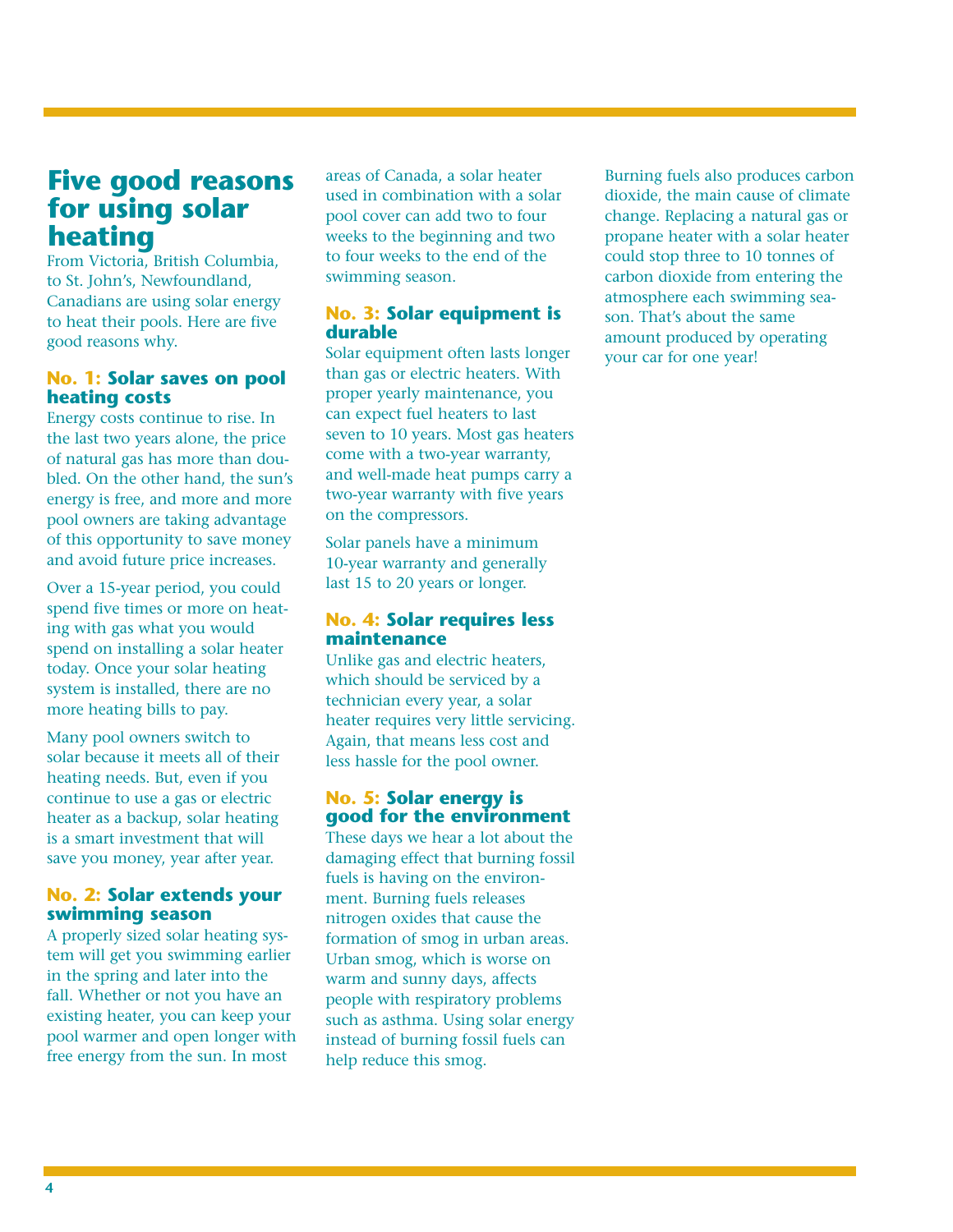## <span id="page-6-0"></span>**How does a solar heater work?**

A solar pool heater is simple to operate and doesn't change the way you operate standard pool equipment. Figure 1 shows the components of a typical solar heater. Solar collectors are usually mounted on the roof of your home or other structure such as a shed or garage. This is the least expensive option and doesn't take up extra space on the property. When suitable roof space is not available, collectors can be ground-mounted on a rack.

The existing pool pump is used to circulate water from the pool through the solar collectors and back to the pool. On sunny days, an automatic controller diverts the water to the roof by a motorized valve. The automatic valve uses special temperature sensors to determine when the solar collectors should be used.

For those on a budget, a manual valve can be used. However, this tends to be an impractical option for most people because the valve must be turned at least twice a day at exactly the right time. Automatic and manual valves and controllers are discussed in the section on installing and maintaining a solar water heater on page 21.



*Figure 1. Components of a solar pool heater.*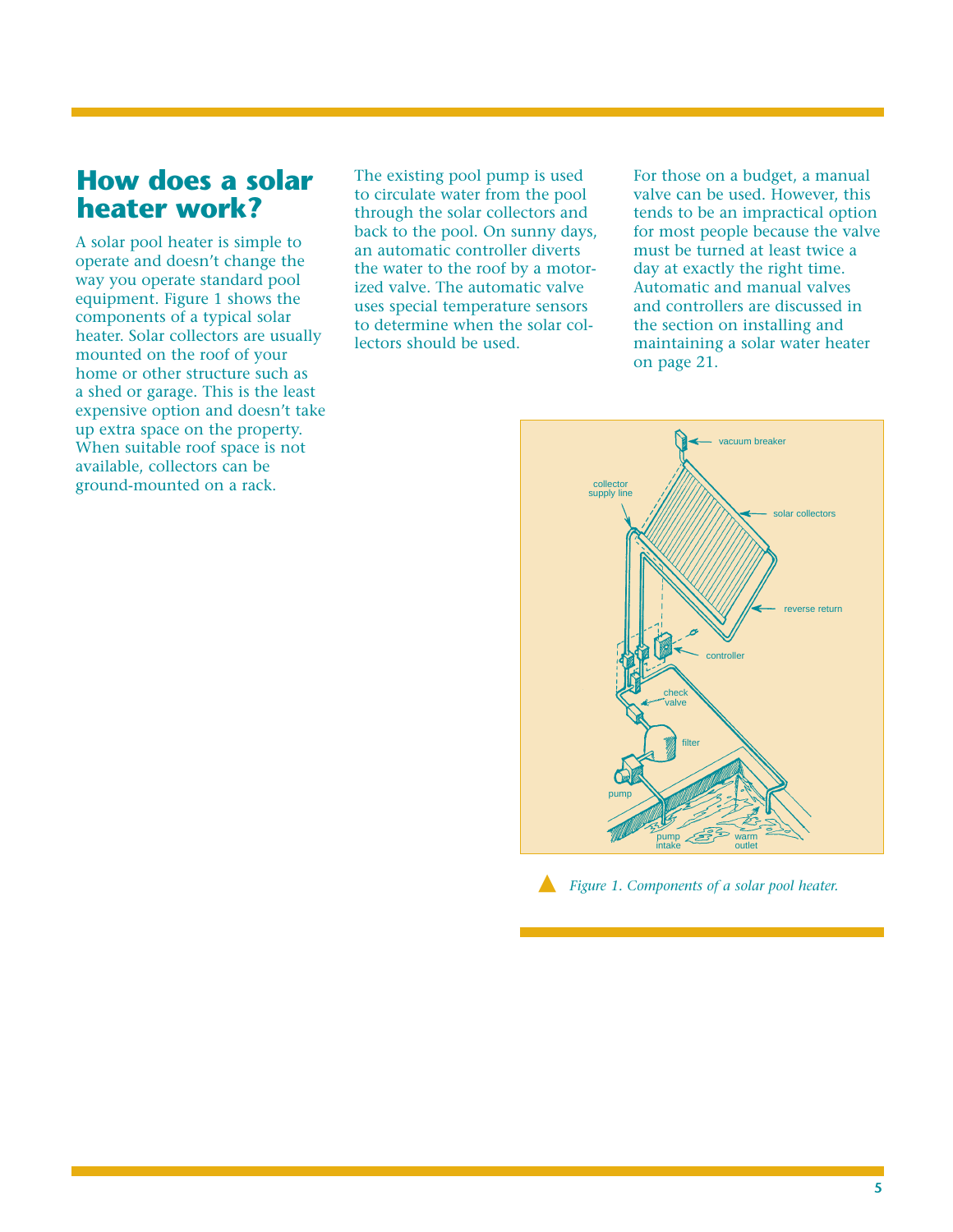## <span id="page-7-0"></span>**How do heat pumps and gas heaters compare to solar?**

Across Canada, some 60 percent of in-ground pools are heated. Although several different types of heaters are available, the most commonly used are natural gas heaters and electric air-source heat pumps. Natural gas heaters are popular in British Columbia and Ontario. In Quebec, where the availability of natural gas is less widespread, heat pumps are more popular. Roughly 10 percent of heated pools already use solar heaters.

Since a heat pump puts out considerably less power than a natural gas heater, it is important to correctly size the heat pump to ensure adequate heating for your pool. Its low output also means that it tends to run continuously, which can be excessively noisy for some pool owners. And, while it offers the advantage of being cheaper to operate than a gas heater, a heat pump may be less reliable and more prone to breaking.

A heat pump takes longer to raise the temperature of your pool than a natural gas heater, which can raise a cold pool to the desired temperature relatively quickly.

During sunny conditions, a solar pool heater can add heat as well as or better than many heat pumps. The temperature of a solar heated pool will fluctuate as weather conditions change. But, if a pool cover is used, the heat collected by solar panels on a sunny day can easily get you through a cool, cloudy period. And, water temperatures will be back up again after another day or two of sunshine.

Because of our climate, many Canadian consumers are sceptical that there is enough sunlight to support a solar pool heater. In fact, there is more than enough solar energy for pool owners across Canada to heat their pools without a backup heater from May through September.

▼

Figure 2 shows what daytime temperatures a solar heater can provide for an in-ground pool in Ontario during the swimming season. A solar heater in Ontario will have no difficulty keeping a pool well above the desired temperature.

Solar pool heating can typically extend the length of your outdoor swimming season by two to four weeks at either end. With a solar system, it costs nothing in fuel to try for an early start or a late finish, whereas most people with a fuel heater can't afford to open their pool until good weather is guaranteed.

Because a sufficient area of solar panels must be used to obtain maximum performance at minimum cost, accurate sizing of the collector area is critical. See the section on determining collector size on page 19.



*Figure 2. Typical temperature profile for a solar heated pool in Ontario.*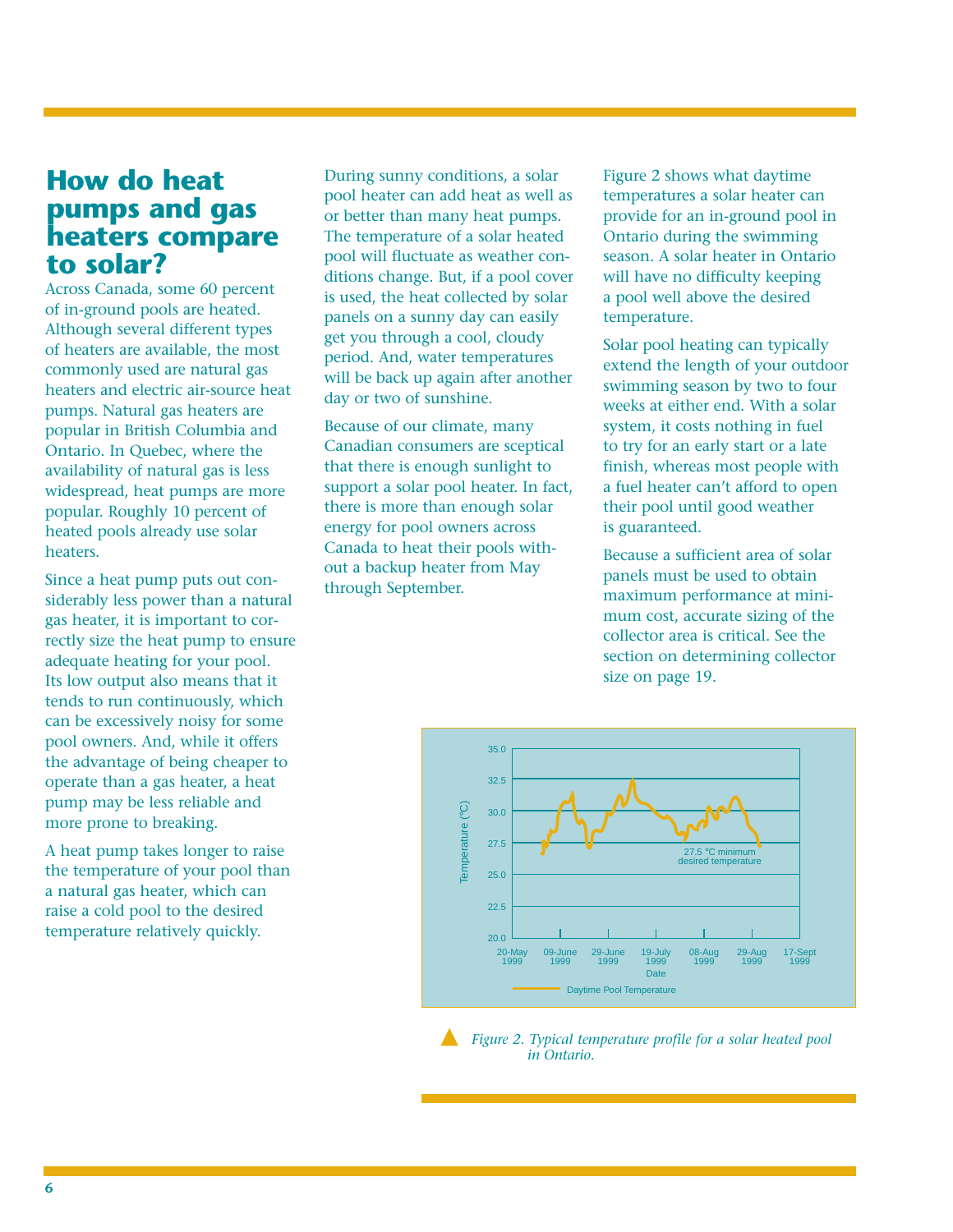<span id="page-8-0"></span>

| <b>Type of Heater Heater Cost</b> |                   | <b>Additional</b><br><b>Materials</b><br>and Labour Cost | <b>Total Cost</b> |
|-----------------------------------|-------------------|----------------------------------------------------------|-------------------|
| Natural Gas                       | $$1,700 - $2,900$ | $$600 - $2,000$                                          | $$2,300 - $4,900$ |
| <b>Heat Pump</b>                  | $$2,900 - $5,900$ | $$200 - $500$                                            | $$3,100 - $6,400$ |
| Solar                             | $$2,500 - $3,200$ | $$600 - $1,800$                                          | $$3,100 - $5,000$ |

*Table 1. Estimated pool-heater installation costs for a 5-m* x *10-m (16-ft.* x *32-ft.) pool (figures for year 2000).* ▼

## **How do costs for heat pumps and gas heaters compare?**

#### **Installation costs**

A solar heater is generally more expensive to install than a gas heater and less expensive than a heat pump.

Table 1 shows that in 2000 the typical cost of installing a solar pool heater for a 5-m by 10-m (16-ft. by 32-ft.) pool, on a suitably located roof, would be between \$3,100 and \$5,000.

A professionally installed system usually comes with a one-year warranty on the installation and a 10- to 12-year warranty on the collector. Ask your installer what the warranties come with your system.

### **Operating costs**

Once a solar heater is installed and paid for, the energy to heat your pool is free. Solar heating systems are very easy for the homeowner to maintain – the only expense is your time. If you want to hire a solar technician to perform annual maintenance, it would cost approximately \$100 per year.

Using a natural gas heater, a typical 5-m by 10-m (16-ft. by 32-ft.) outdoor pool would cost between \$300 and \$600 to heat from May to September, if you use a solar cover (see Table 2).

If no cover is used, the typical cost is between \$600 and \$1,100. These costs are based on a natural gas price of \$9.13 per gigajoule, (GJ), so the fuel cost for your pool will depend on your current cost of natural gas. In addition, a recommended annual cleaning of a gas heater costs \$50 to \$100.

Depending on the price of electricity, a typical heat pump (with a summer coefficient of performance of 4.25) costs about one quarter to one half that of natural gas to operate.

| <b>Type of Heater Fuel Cost</b>   |                                         | <b>Maintenance</b>                         | <b>Total Cost</b>                              |
|-----------------------------------|-----------------------------------------|--------------------------------------------|------------------------------------------------|
| Natural Gas<br>Heat Pump<br>Solar | $$300 - $1,100$<br>$$110 - $400$<br>\$0 | $$50 - $100$<br>$$50 - $100$<br>$$0 - $50$ | $$350 - $1,200$<br>$$160 - $500$<br>$$0 - $50$ |
|                                   |                                         |                                            |                                                |

*Table 2. Typical pool-heater operating costs for a 5-m* x *10-m (16-ft.* x *32-ft.) pool (figures for year 2000).* ▼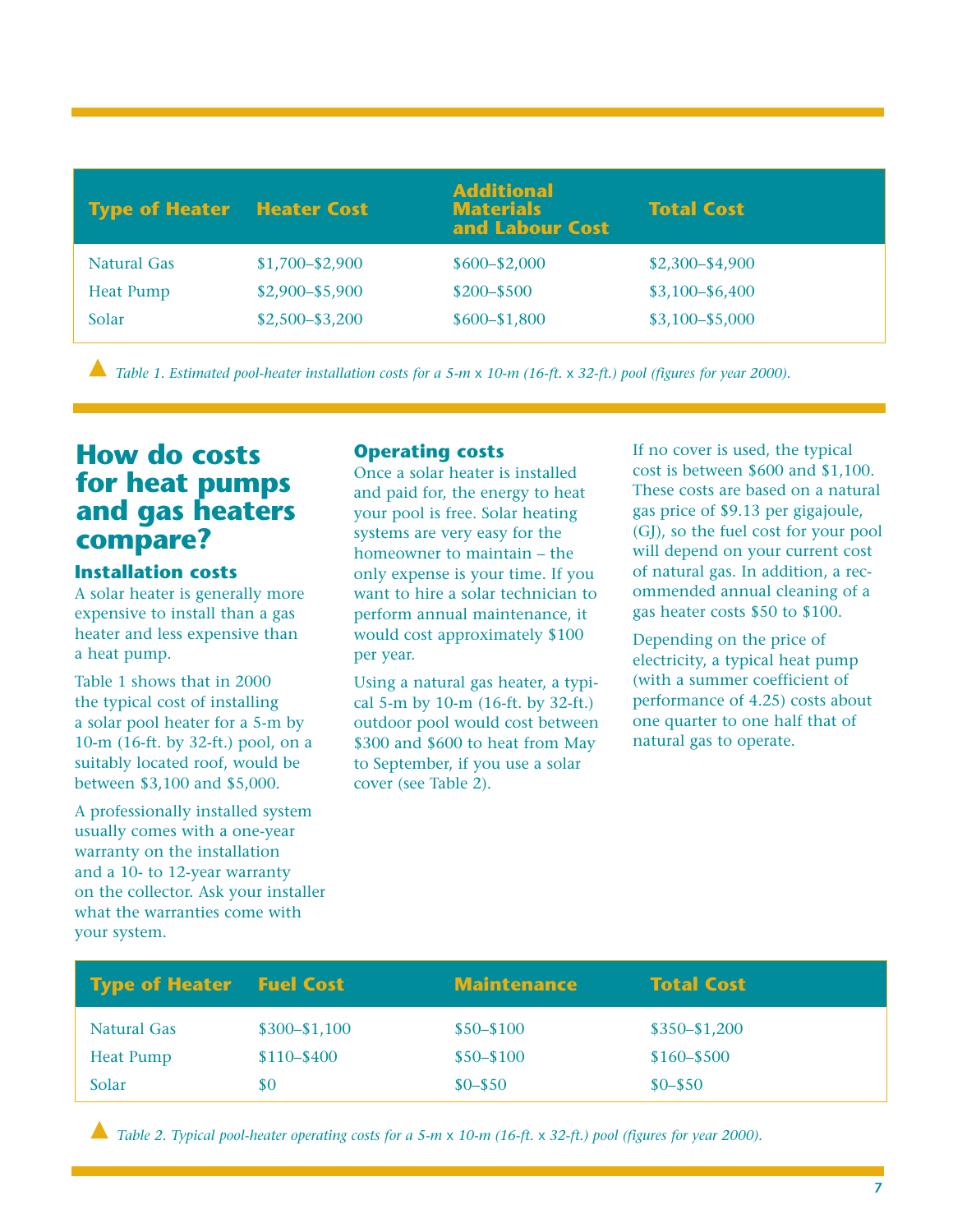# <span id="page-9-0"></span>**Summary – The benefits of solar**

These graphs summarize five good reasons for using solar energy to heat your pool.











**8**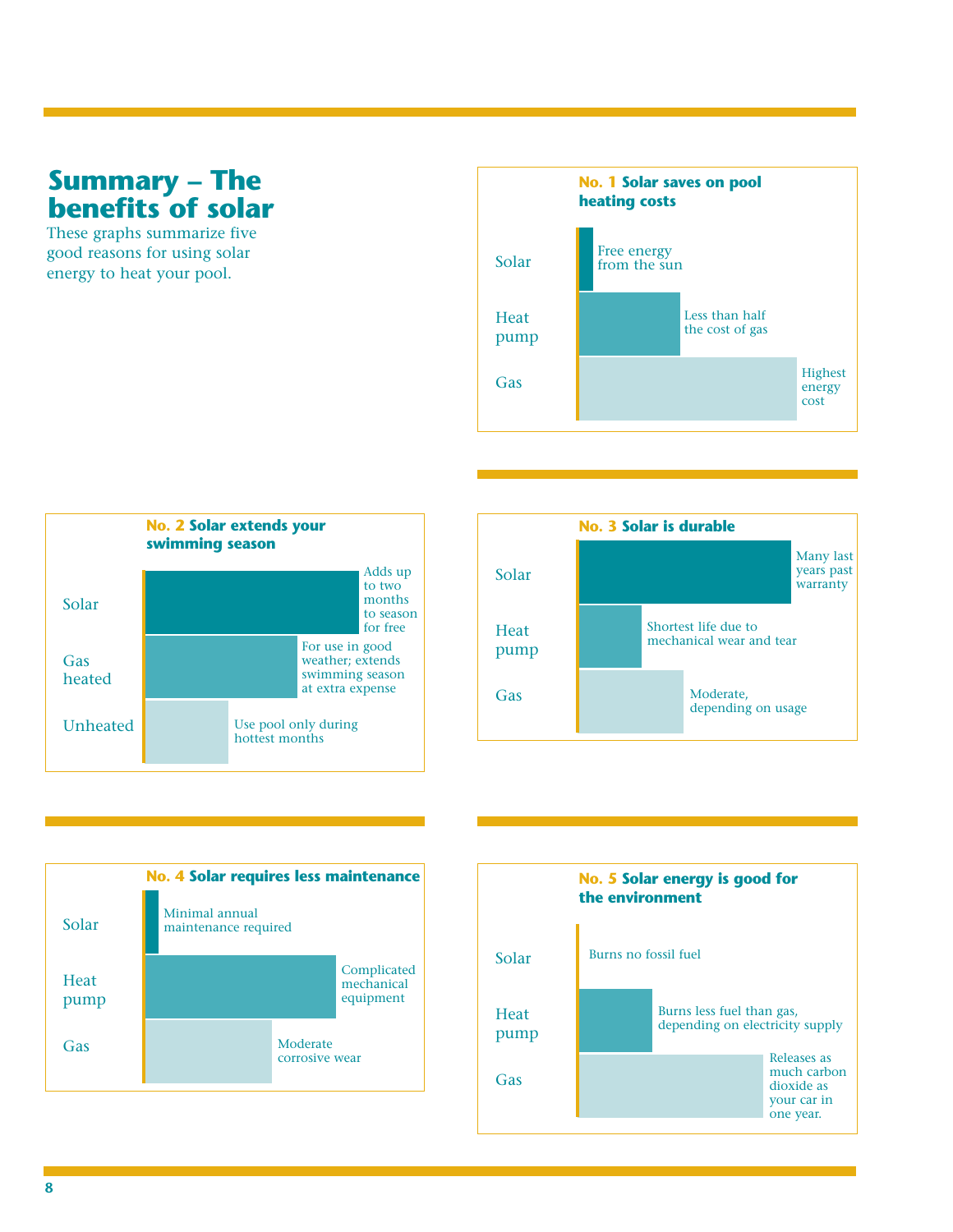# <span id="page-10-0"></span>How can I best manage **my pool's energy use?**



**Figure 3: Sample heat loss for an in-ground pool in Toronto, Ontario, in July with low cover use (left) and high cover use (right).** 

# **Pools lose heat**

Since pools lose a large amount of energy, it is important to understand the different ways these losses occur. Heat loss from outdoor swimming pools occurs mainly from the surface in the form of evaporation, radiation and convection. Indoor pools lose heat primarily by evaporation. When in use, pool covers virtually eliminate losses from evaporation and also reduce losses from radiation and convection.

## **Evaporation**

Typically, evaporation accounts for 30 to 50 percent of all heat lost from a swimming pool. In midsummer, most averagesized pools lose about 50 mm (2 inches) of water per week by evaporation, the equivalent of 150 kilowatt-hours or 500 000 BTU. These losses are higher in dry or windy weather. Evaporation also removes substantial amounts of expensive pool chemicals. Using a solar cover frequently will significantly decrease these evaporative losses, as demonstrated in Figure 3.

#### **Radiation**

Radiation transfers heat through air from warmer objects to cooler objects.

Radiation typically accounts for 25 to 35 percent of pool heat loss. Most radiative heat loss occurs on clear nights.

## **Convection**

Convection is the transfer of heat from the pool to the air by fluid flow. When the pump is not operating, mixing warm and cool water, the warm water rises to the top of the pool. Then, through convection, the heat of the warm water escapes to the cooler air. If the wind is blowing, convective heat loss increases. As indicated in Figure 3, convection typically accounts for about 15 to 25 percent of total heat loss.

#### **Conduction**

Conduction is heat transfer by physical contact through materials. A swimming pool loses heat by conduction through the pool's walls and bottom. A high water table or flowing ground water will carry away an in-ground pool's heat through conduction.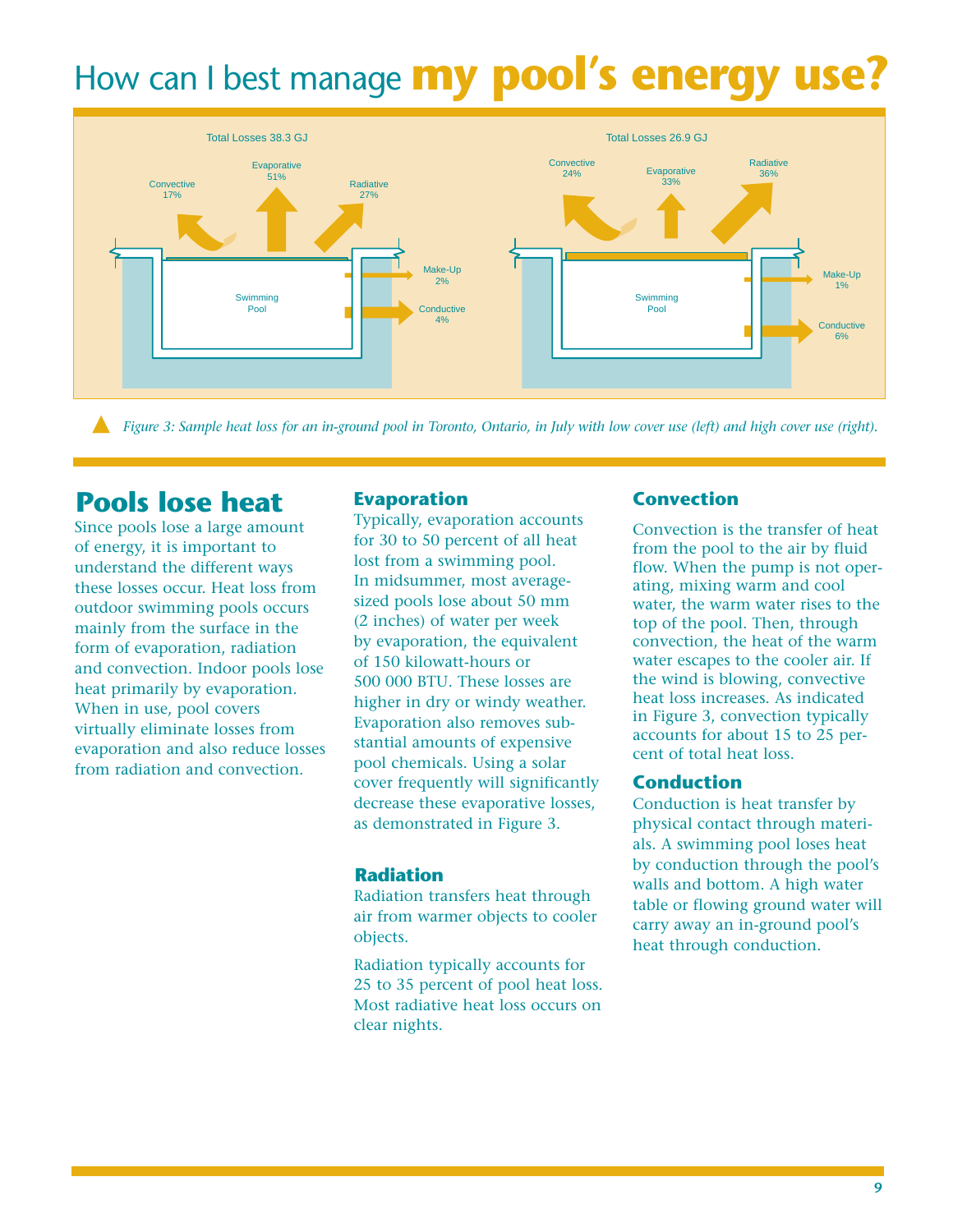# <span id="page-11-0"></span>**Pools gain heat**

Pools gain heat from whichever heating system you choose to install. Any swimming pool in a sunny location is also naturally heated by solar energy. Sunlight is absorbed by the water, adding heat to the pool. This "passive" solar energy is a valuable commodity to a pool owner to supplement an electric or gas heater. An unshaded swimming pool costs significantly less to heat than one that is shaded.

Solar pool covers permit some of this passive solar heating while also reducing heat losses. Many outdoor pools require no auxiliary heating during the peak of the summer (in July and August) when heat losses are low and sunshine is abundant.

# **How can I reduce my heating load?**

To reduce your heating load, you must use energy efficiently. Energy use can be affected by pool temperature, wind exposure, pool dimensions, pump operation and pool covers.

Figure 4 illustrates typical heating costs for an average in-ground pool that is heated by natural gas.



• The costs are based on using a natural gas burner of 68 percent efficiency and a natural gas rate of \$9.13/GJ.

▲ Figure 4. Natural gas heating costs for an outdoor swimming pool *located in Toronto, Ontario.*

## **Monitor pool temperature**

The energy consumption of an outdoor pool depends on the water temperature. For typical pool activity, temperatures can range from 26°C to 30°C. A pool heated to 30°C consumes almost twice as much energy as a pool at 26°C (see Figure 4). Allowing the pool temperature to drop when not in use will save energy and reduce operating costs.

#### **Decrease wind exposure**

The evaporative heat loss in a swimming pool is greater as wind velocity over the pool surface is increased. Generally, exposure to wind can be divided into three ranges:

- sheltered the pool is located within a high fence;
- moderate the pool is located close to a house or in a fenced yard; and
- open the pool is not protected from winds.

The costs shown in Figure 4 are based on moderate wind exposure. Pools with an open exposure consume approximately 50 percent more energy. Constructing a solid fence around the pool creates a sheltered exposure, reducing energy consumption by approximately 20 percent.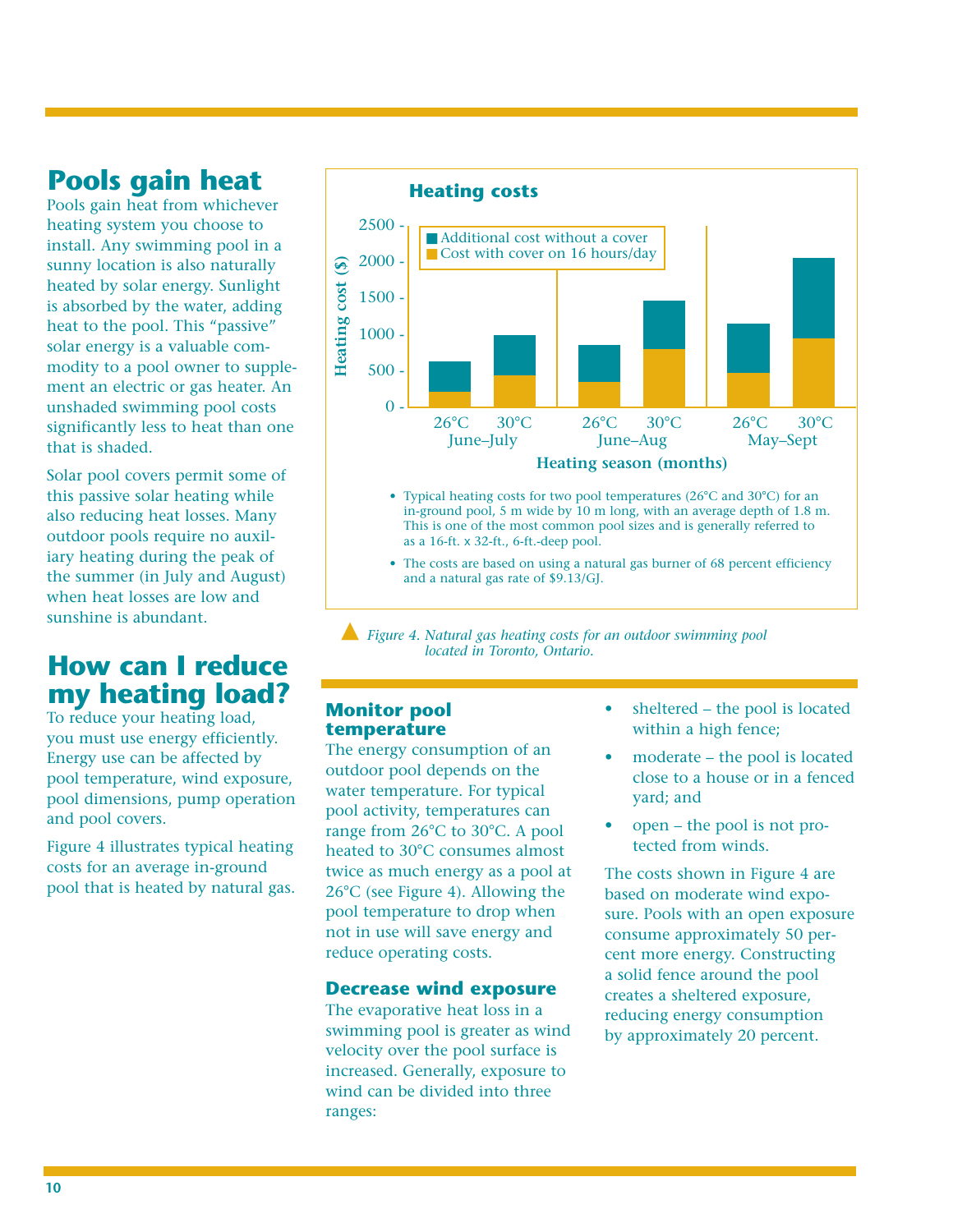### **Optimize pool dimensions**

If you are a prospective, rather than existing, pool owner, remember that the size of pool you choose will significantly affect its energy use. Since most of a pool's heat loss occurs from the surface, the energy use of different-sized pools can be estimated by comparing surface areas. For example, a 6-m by 12-m (20-ft. by 40-ft.) pool requires approximately 55 percent more energy than the sample pool in Figure 4 as its surface is 55 percent larger.

#### **Reduce pool pump costs**

The cost of energy to heat your pool represents only a portion of your pool's operating costs. You must also factor in the cost of electricity to run your pool pump. Most pools are equipped with a pump of at least 750 watts (approximately 1 horsepower) running 24 hours a day, circulating water through a filter unit and a pool heater.

Based on this pump size, the electrical cost for operating 24 hours a day is about \$48 per month. You can use a timer on your pool

pump to reduce its hours of operation. An operating cycle of 12 hours a day is recommended and results in a saving of \$24 a month.

#### **Use a swimming pool cover**

Using a pool cover will save you energy and maintain your pool's temperature when it is not in use. If used frequently, a cover can reduce your pool's energy consumption by up to 50 percent.

Using a floating plastic swimming pool cover can significantly decrease the amount of energy required for pool heating as well as significantly reduce the loss of water due to evaporation.

Two cover types are available. The first is a solar blanket (see Figure 5), which consists of a translucent cell or bubble arrangement of 0.3 mm (12 mil) polyethylene. It allows solar radiation to warm the water. This cover primarily prevents evaporative heat loss but also reduces heat loss through convection and conduction. With careful handling to prevent bubble breakage, it can last two to three swimming seasons.

The second type, a thermal blanket (see Figure 6), consists of a 3 mm (1/8 inch) layer of closedcell polyethylene foam covered by a protective layer of woven polyethylene.

It provides more insulation than a solar blanket, but because it is opaque it prevents solar radiation from warming the water. Leaving the pool uncovered on hot days will help warm the water. If you have a heated pool in a shaded area, an opaque blanket is the most cost-efficient cover you can get. It can last from four to five years.

#### **SAFETY CAUTION**

For safety reasons, a cover must be completely removed from the pool before anyone goes swimming to make sure no one can be trapped beneath it.







*Figure 5. Solar blanket.*  $\bullet$  *Figure 6. Thermal blanket.*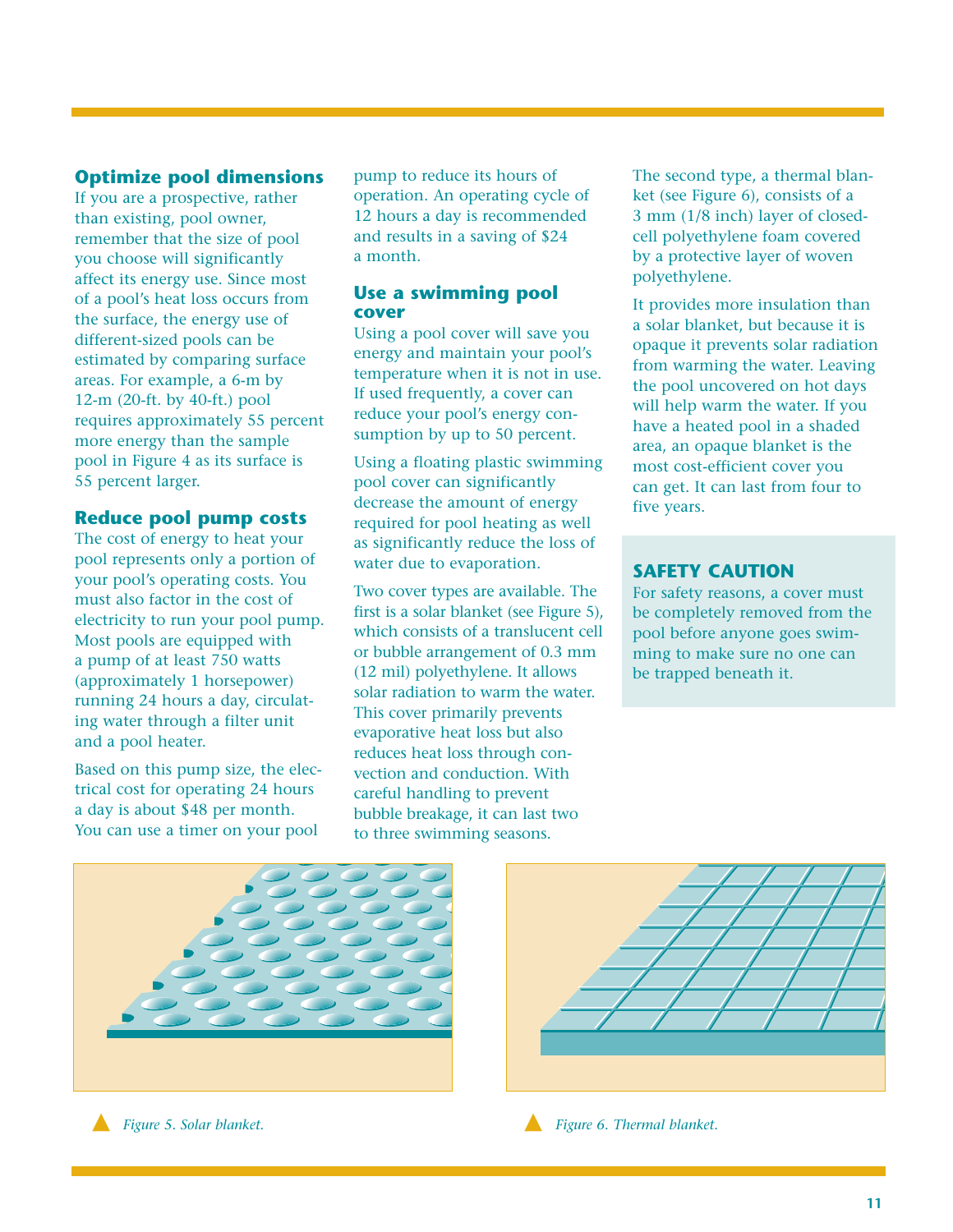The effectiveness of any cover depends on the amount of time it is on the pool. The more you use your cover, the more energy you will save. For example, a cover used 14 hours a day can save energy consumption by 50 percent or more.

#### **COVERS FOR INDOOR POOLS**

Pool covers are also suitable for indoor pools. Indoor pools lose most of their heat by evaporation, and a well-fitting pool cover can virtually eliminate evaporative heat loss. As excess humidity caused by evaporation must be removed either by ventilation or refrigeration, a pool cover can have the additional benefit of saving on the cost of humidity control.

#### **HANDLING POOL COVERS**

Most people don't use their pool covers as often as they should because they are bothersome and awkward. But, the more often they are used, the more effective they are. Once removed, covers should be carried to a storage location some place out of the sun. Covers for non-rectangular pools may be cut into several sections for easier handling.

The best and easiest way to store a pool cover is on a roller at one end of the pool. Not only do rollers prevent damage to covers that can be caused by constant handling, they can usually be operated by one person.



**A** Fonthill, Ontario. *This 6.1-m* x *12.2-m (20-ft.* x *40-ft.) pool has a solar cover and eight 4.4-m2 (4-ft.* x *12-ft.) solar collectors. Photo courtesy of Daystar Energy.*

#### **POOL COVER AND POOL MAINTENANCE**

Pool covers and pools need maintenance. All covers require an annual cleaning with mild soap and water. In the winter, summer covers should be stored dry, rolled or folded and kept from freezing so that the plastic doesn't crack. Consult the manufacturer of your pool cover for maintenance recommendations.

No matter how you heat your pool, the more efficiently your heater works, the lower your fuel bills will be. Fuel heaters should be cleaned and adjusted annually by a technician. Clean or backwash sand filters regularly to reduce the work your pump must do.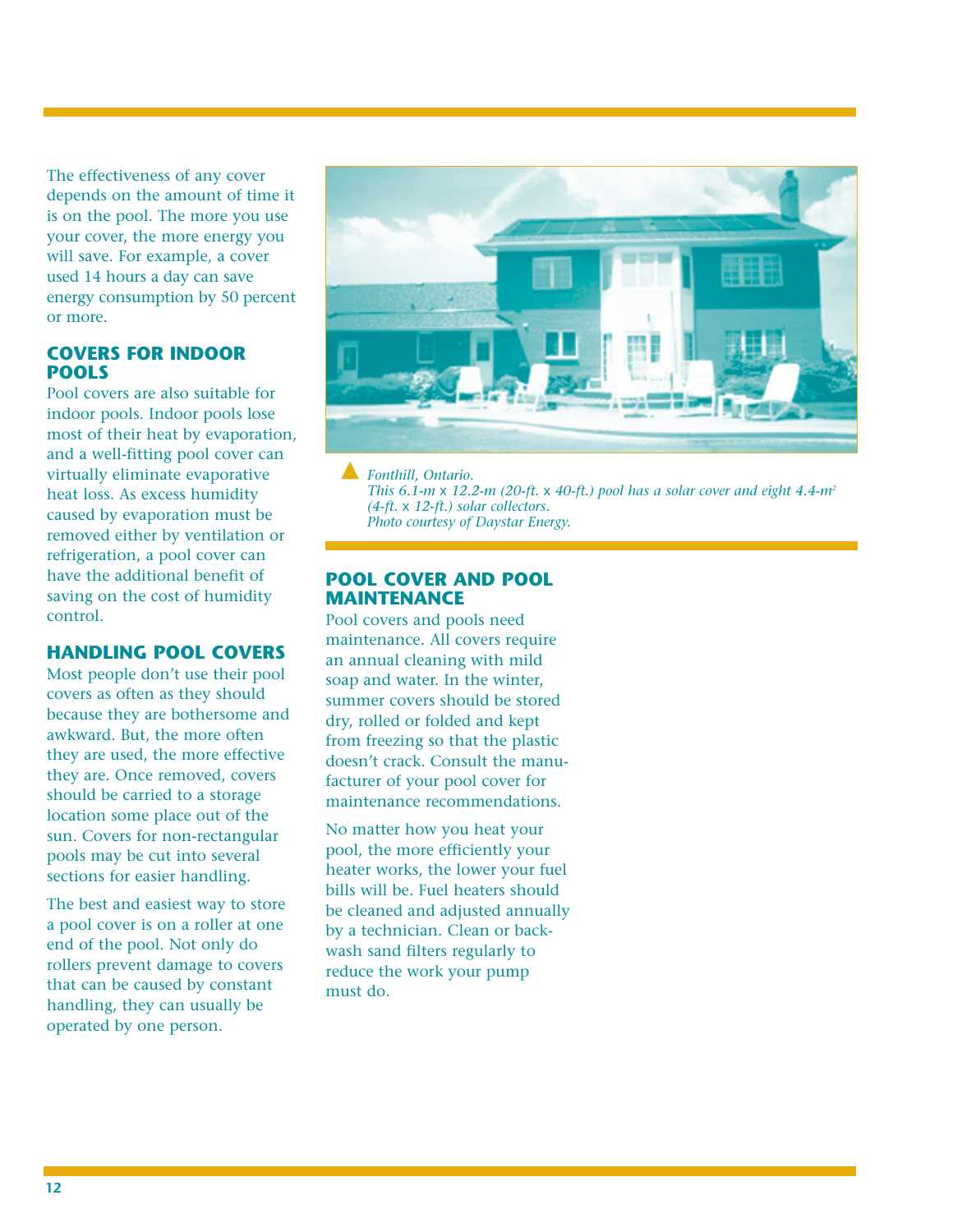# <span id="page-14-0"></span>**Summary**

Here are some energy-saving tips:

- Allow the pool temperature to drop when it is not in use.
- Put a fence around your pool that can act as a windbreak.
- Prospective pool buyers the size of your pool is a major factor in the heat energy required to keep it warm. The larger your pool, the larger the surface area from which it loses heat. Your pool's construction and location are also important.
- Maintain fuel heaters for optimum efficiency.
- When your pool is not in use, cover it to reduce evaporation and heat loss. Pool covers can save up to 50 percent of energy consumption.
- During sunny summer days, leave your solar cover on to minimize heat loss.
- If you use an opaque cover, remove it to take advantage of solar gain.



*This solar heating system was installed in 1998 on a 5-m* x *10-m (16-ft.* x *32-ft.) in-ground pool with six 4.4-m2 (4-ft.* x *12-ft.) west-facing collectors, a solar blanket and a propane back-up heater. The owner comments, "I only really wanted 83°F [28°C] but I could sure get more than that. It went up to 94°F [34°C] before I turned it down! It doubled our season!" Pool owner: R. Desparois, Repentigny, Quebec. Photo courtesy of Heliocol Canada.* ▼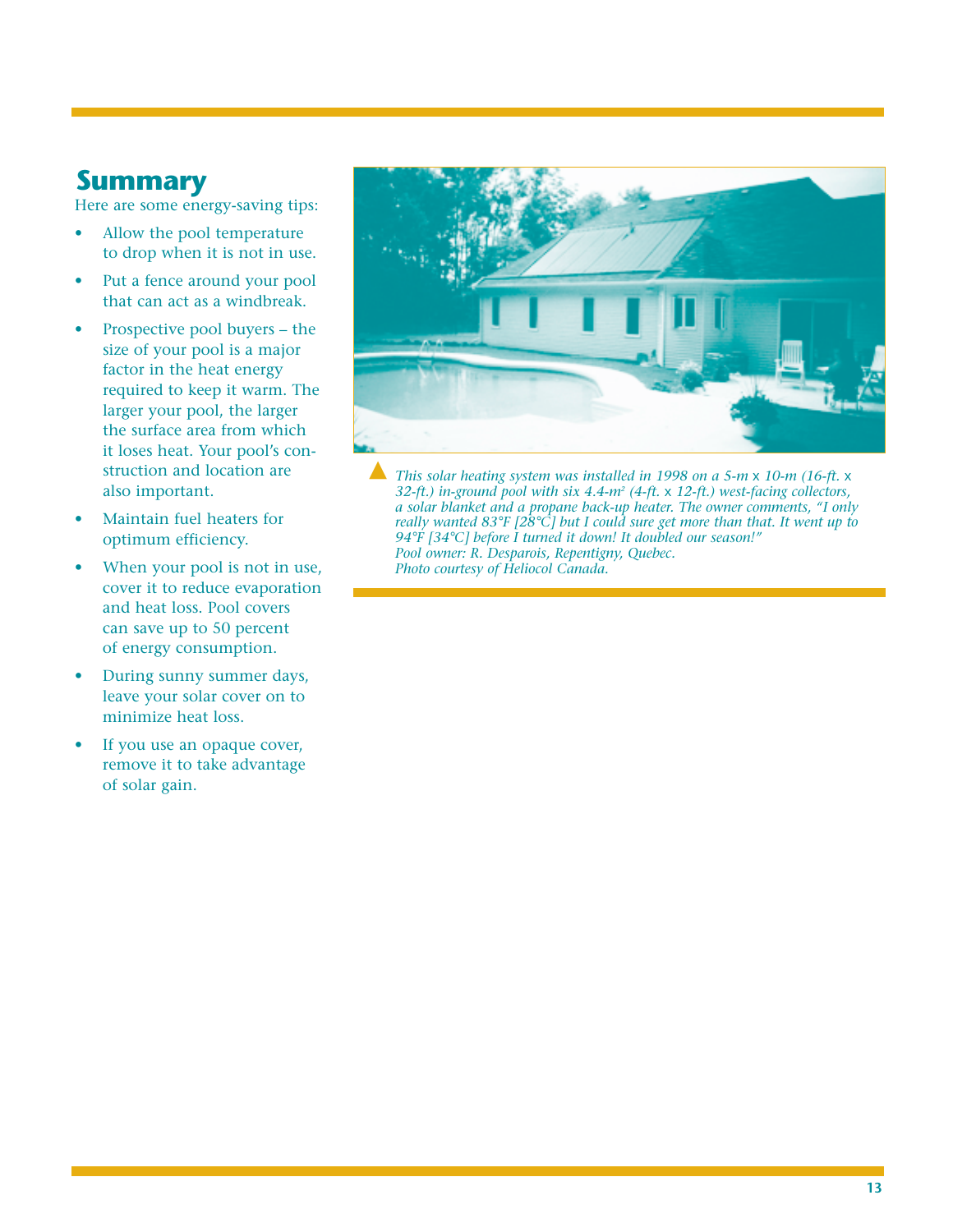# <span id="page-15-0"></span>How does solar work with **different pool types?**

Swimming pools come in various sizes, shapes and types of construction. All types of pools can benefit from solar heating.

The size of your pool is a major factor in the heat energy required to keep it warm. The larger your pool, the larger the surface area from which it loses heat. Your pool's construction and location are also important.

# **Outdoor pools**

## **Above-ground**

Above-ground pools are usually made using prefabricated rigid free-standing walls with vinyl liners. They are installed on the ground after the surface has been suitably levelled.

Because they are typically smaller than in-ground pools, aboveground pools may be able to experience a significant heat gain from a modestly sized solar heater.

## **In-ground**

In-ground pools, either concrete or vinyl-lined, tend to warm up more slowly in the spring, remain somewhat cooler during the summer, and retain heat longer in the fall. They lose only a small portion of their heat through their walls and bottom to the ground.

Their pumping systems are generally more robust than above-ground pools. Solar heating, together with a pool cover, can greatly extend the swimming season for in-ground pools.



▲ *A solar heating system was installed in 1997 on this 7.3-m (24-ft.) round above-ground pool. It uses five south-facing 4.4-m2 (4-ft.* x *12-ft.) collectors. "Solar is the best investment I've ever made," says the owner. Pool owner: Mr. Bayard, Montréal Quebec. Photo courtesy of Heliocol Canada.*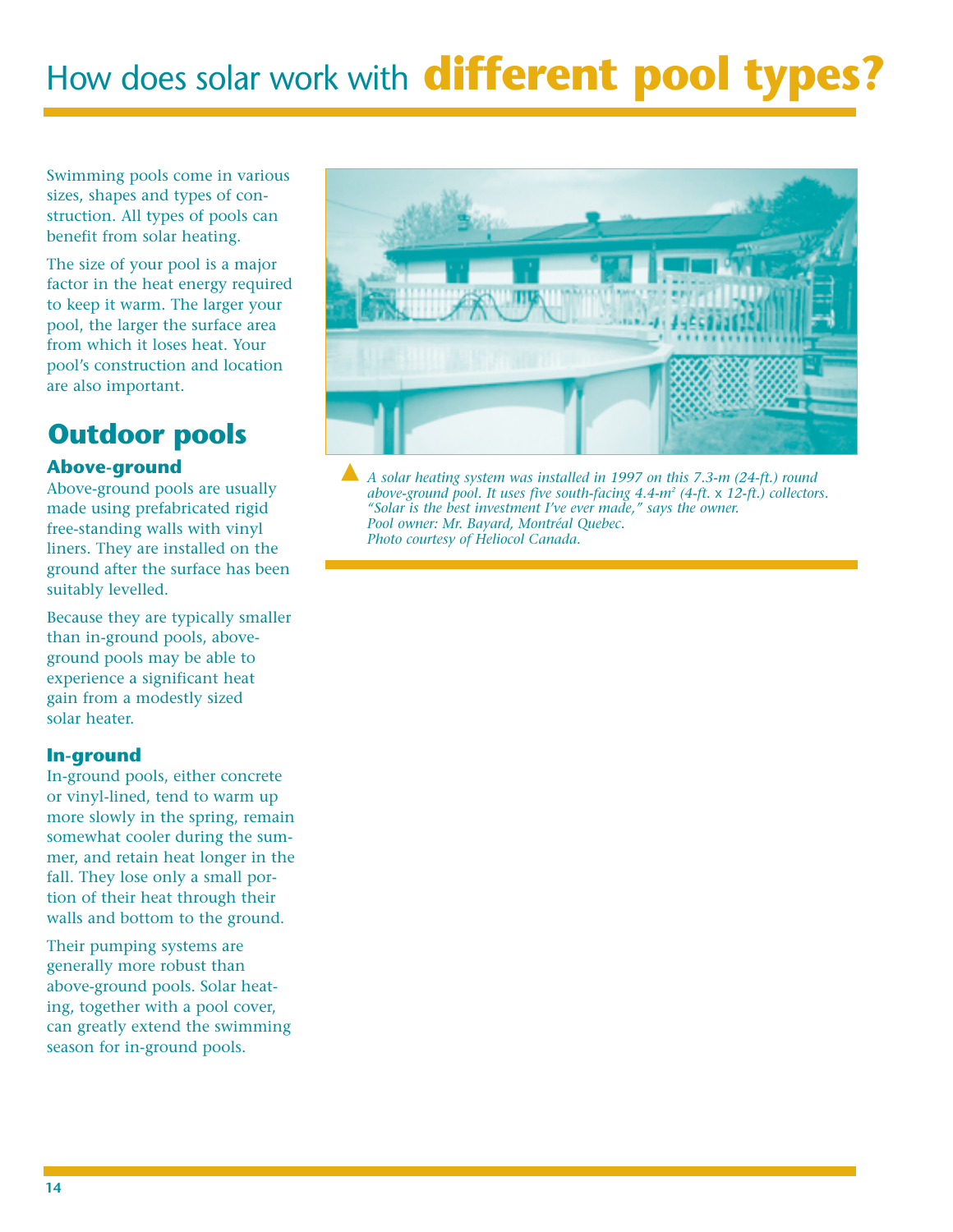# <span id="page-16-0"></span>**Indoor pools**

Indoor pools are usually constructed of concrete and are part of the basic design and structure of the building they are in. Since they are less affected by outdoor weather conditions, they are particularly suited to solar heating.

Unless an indoor pool is located so that sunshine falls on its surface for direct heat gain, it will require heating year-round. Solar heating systems for indoor pools should be designed by a solar professional. A pool cover should be used to reduce evaporation and subsequent humidity problems.

# **Enclosed pools**

Unlike an indoor pool, an enclosed pool is not intended for year-round use, and the enclosure is not heated. But it can extend the length of the swimming season considerably. Even though heat loss is reduced by the enclosure, an insulated pool cover is still advisable.

Pools can be enclosed within an addition to a home, a separate structure or an air-supported clear plastic tent. While all such pools will benefit from direct sunlight, one that is enclosed in an airsupported plastic tent with good southern exposure will receive the most light and heat.

# **Hot tubs and spas**

Solar collectors can also be used for heating hot tubs and spas. Although the water temperature required is hotter than for swimming pools, typically 40°C (104°F), the volume and exposed surface area are smaller and therefore a smaller collector area is required. Glazed solar collectors are generally required since they heat to higher temperatures. Unglazed collectors can be considered when a hot tub is allowed to drop to ambient temperature when not in use.

The high water temperature creates a large energy requirement, especially when a tub has been refilled with cold water. For example, a 1.5-m (5-ft.) diameter hot tub holds 2250 litres (500 gallons) and requires 87 kilowatt-hours of electricity during start-up, or about \$6.55 if your rate is 7.5 cents per kilowatt-hour. Turbulence and air blowers add considerably to the rate of heat loss. They should be turned off when the tub is not in use.

# **Pool Profile**

Name of owner: Greg Henderson, Campbellville, Ontario

Pool size and type: 4.2-m x 8.4-m (14-ft. x 28-ft.) indoor pool

Year of solar installation: 1998

Solar collector array: Seven 4.4-m2 (4-ft. x 12-ft.) solar collectors and propane heater for wintertime

#### *Owner's comments:*

*"*When we moved into our new home we didn't realize how much it would cost to heat the pool. We were paying \$200 to \$300 per month for propane and that cost would be 50 percent higher today.

"Our solar heater now does all the heating from April to November, keeping the pool above 80°F [27°C]. The system paid for itself in two years! The only maintenance involved is draining the system and starting it up in the spring, which takes me a total of about half an hour per year. I also think it's good for the environment if I can avoid burning propane whenever possible.

"I would recommend solar for outdoor as well as indoor pools."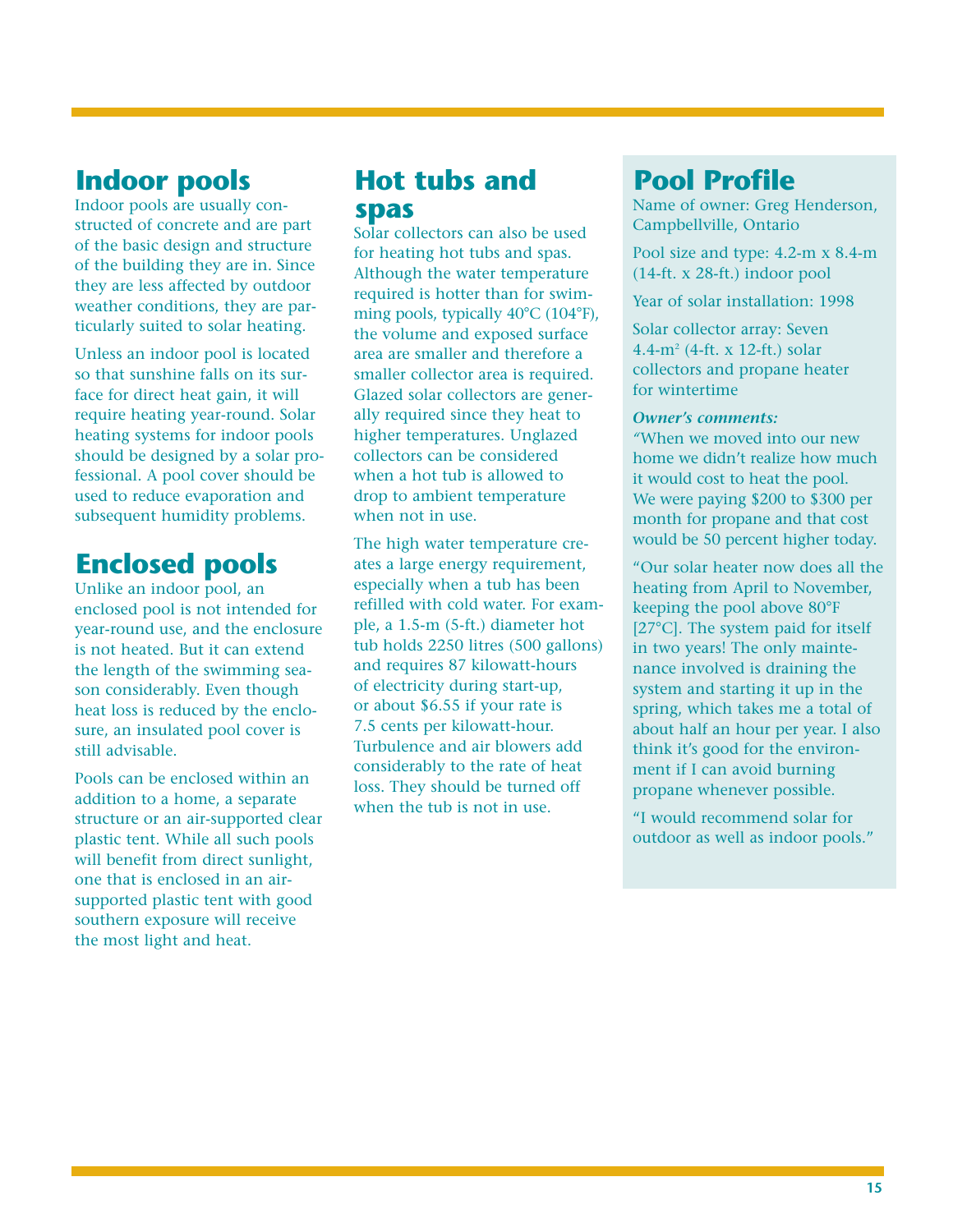# <span id="page-17-0"></span>What types of **solar collectors are there?**

## **Unglazed solar collectors – The common collector for solar pool heating**

There are different types of "unglazed" solar collectors specially designed for swimming pools. Most of the collectors in use today are made of either rubber or ultraviolet (UV) stabilized plastic. Collectors typically consist of many 6-mm (1/4-in.) tubes running the length of the collector feeding into 38-mm  $(1-1/2-in.)$  or 51-mm  $(2-in.)$ diameter top and bottom header pipes. The header pipes are connected to the adjacent collectors to carry the main flow of water.

Plastic collectors are semi-rigid and become more pliable when heated. Most have the riser tubes welded adjacent to each other to form one solid surface. Others have the tubes separated by an air gap that allows air to pass between. This gap increases the heat loss from the panel, but makes it more stable and less prone to uplift during high winds. Plastic collectors are 1.2-m (4-ft.) wide and come in three standard lengths: 2.4-m (8-ft.), 3.0-m (10-ft.) or 3.7-m (12-ft.). They are connected together with rubber couplings and stainless steel clamps and typically last 15 to 20 years in the Canadian climate.

The other material used for unglazed collectors is rubber. These collectors come in flexible strips that are assembled onto rigid header pipes during installation. The strip form of the rubber allows the collector to be built to any practical length. These collectors tend to have lower efficiencies since there is a space between riser tubes and because the tubes transfer heat slower due to their thicker walls. Header pipes usually come in 0.3-m (1-ft.) sections that are connected using an O-ring seal, lubricant and a grasping clip. These collectors have a field life of up to 15 years.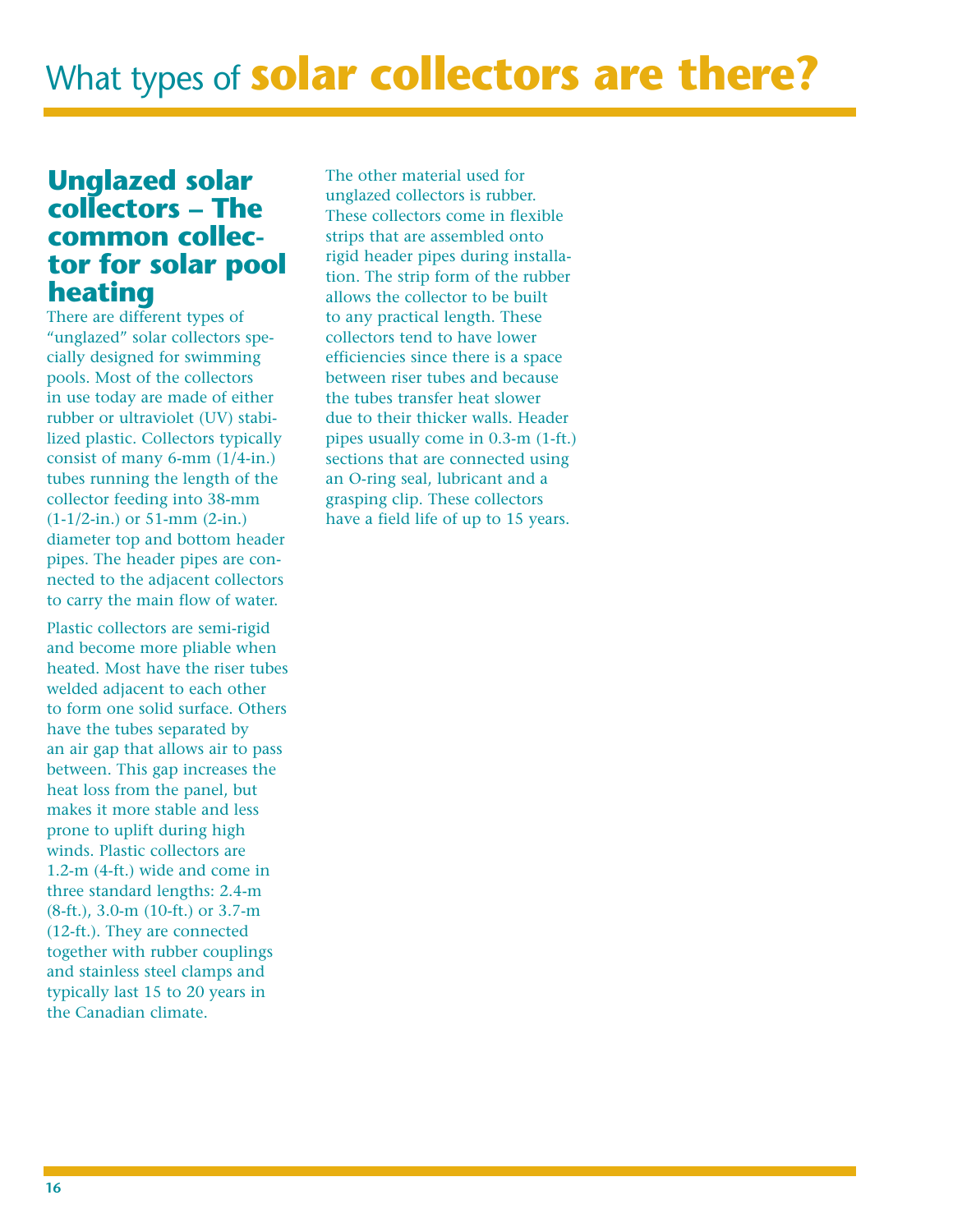#### **Efficiency and rating of solar collectors**

Each brand of solar collector has been tested to determine its solar energy collection efficiency, or thermal performance rating. Testing takes place at Canada's National Solar Test Facility and at the Florida Solar Energy Center (FSEC) in the United States. The Canadian Solar Industries Association (CanSIA) publishes test results in their *Directory of Approved Products* for collectors tested in Canada.

Solar energy collection efficiency ratings work in the following way: an efficiency of 80 percent means the collector is able to absorb 80 percent of the energy in the sunlight striking its surface and transfer it into the heated pool water. Collector performance is usually stated as BTU per square foot per day (BTU/sq. ft./d) according to the Florida Solar Energy Centre (FSEC) standard test. Some collectors may be rated as high as 1000 BTU/sq. ft./d and others as low as 700 BTU/sq. ft./d.

When purchasing a solar heater, it is important to consider the collector efficiency. A smaller area of higher-performing collectors will provide the same heating power as a larger area of lower-performing collectors. A system using panels with higher performance will maintain a higher pool temperature over the summer.

Accordingly, expect the price of a lower-efficiency collector to be proportionally less than the price of a higher-efficiency collector.

#### **Factors affecting collector efficiency**

#### **Air Temperature**

Solar collectors perform better with warmer air temperature. As the air cools, the collector loses more heat to the air and transfers less heat to the pool water.

#### **Flow Rate**

Many manufacturers recommend a flow of 10 to 15 litres (approximately 3 to 4 U.S. gallons) per minute per solar collector, which most pool pumps can easily accommodate. Slower flow rates will slightly reduce the collector's efficiency.

#### **Wind on Collector**

The convective heat loss from the collector to the air around it increases with increased exposure to wind.

#### **Shading on Collector**

Collectors shaded from the sun by trees or buildings will generally not add useful heat to the pool water unless the air temperature is higher than the pool temperature.

# **Pool Profile**

Name of owner: Danny Ethier, St. Catharines, Ontario

Pool size and type: 5.5-m x 11-m (18-ft. x 36-ft.) in-ground, outdoor pool

Year of solar installation: 1986

Size of collector array: Six 3-m<sup>2</sup> (4-ft. x 8-ft.) solar collectors

#### *Owner's comments:*

"What I really like about the solar system is the efficiency and cost savings. My friends are installing solar on their pools since the monthly gas bill is unnecessary when solar performs so well.

"I open my pool the end of April and swim to the second week of October. When I open my pool in April, with just three or four days of good weather I can get my pool from 60°F to 78°F [16°C to 26°C]. I really get two more months of swimming than most pool owners [that do not have a heater]. And I like to keep the temperature at 88°F to 90°F [31°C to 32°C], which is comfortable for my kids and the neighbours' kids. I use the pool cover at night to keep the heat in.

"I installed solar originally with two other neighbours. My mother and two more neighbours have solar now as well. Another friend was offered a gas heater for free but he bought solar instead. Even my pool dealer switched from a gas heater to a heat pump to solar.

"I've been pushing solar heating to any pool owners I know, and I welcome anyone to come and visit my pool for a tour of how it works."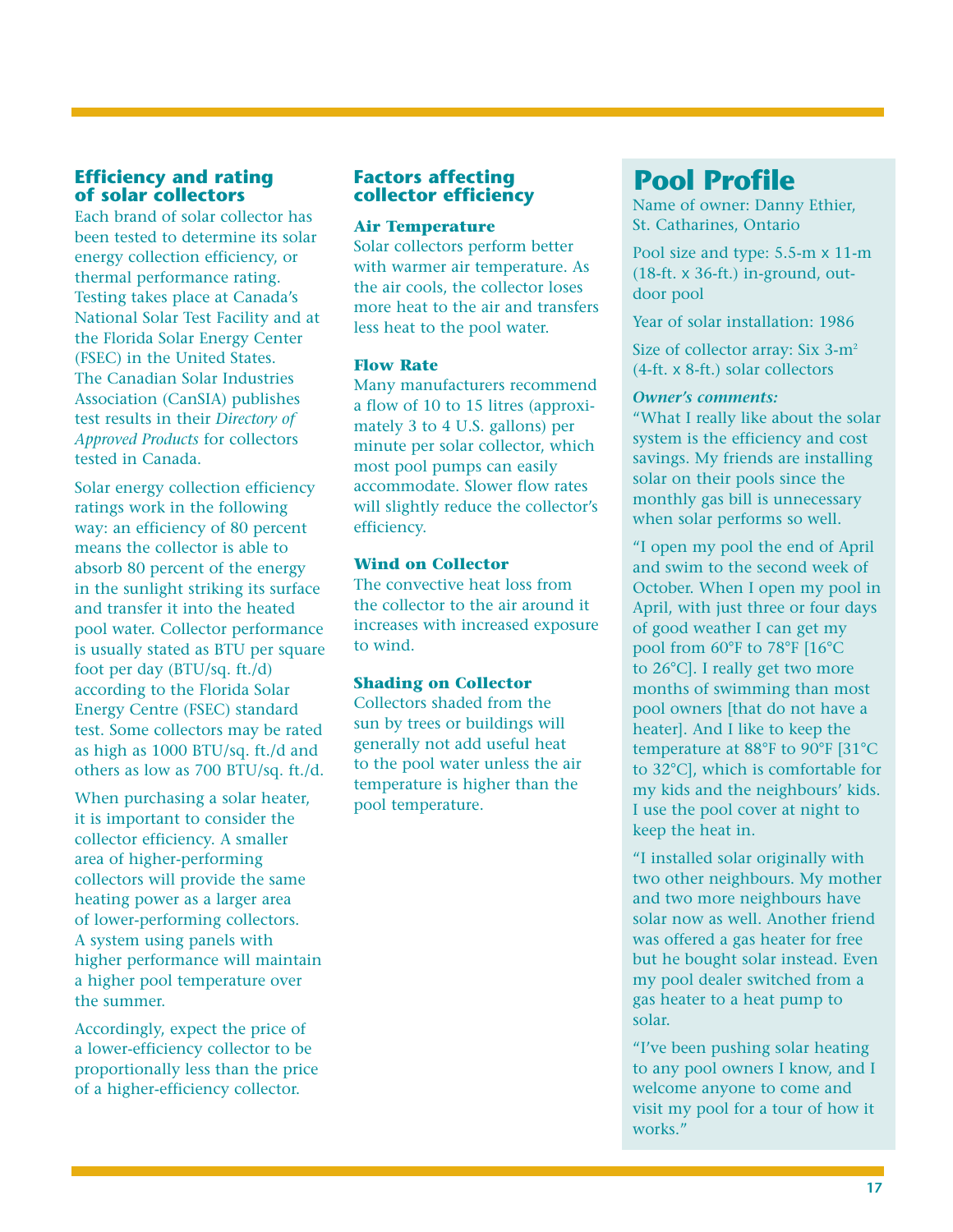# <span id="page-19-0"></span>**Solar collector kit for above-ground pools**

Some dealers carry specialty kits for above-ground pools. These typically include a 1.2-m by 6.1-m (4-ft. by 20-ft.) unglazed solar collector and the valves and tubing to connect to your pool filter system. One collector will heat a 14-ft. round pool. The collector is usually placed on the lawn or propped up against the wall of the pool, facing south.

This kit is relatively inexpensive (around \$300) and easily installed by the homeowner. Although they tend to be lower priced, they are also lower quality. They usually have much less ultraviolet inhibitor and less warranty coverage. Most are only covered for 100 percent of their value for one year. They have a field life of up to 10 years. Make sure the collector area is sufficient for the size of your pool, as explained in the section on determining the right size for your solar heater on page 19.



▲ Figure 7. Schematic of a glazed collector.

# **Glazed solar collectors**

A glazed solar collector consists of copper tubes attached to a black metal absorber plate (see Figure 7). The whole collector is housed within an insulated box and covered with a sheet of glass to prevent heat loss. Glazed collectors operate at a higher temperature and are less affected by heat loss due to wind and cool air temperatures. They are more commonly used for solar domestic hot water heating because of the higher temperatures they achieve.

Although not nearly as common for pool heating as unglazed, glazed collectors can be especially useful for indoor pools that are used year-round or for outdoor pools in cool or windy climates. For year-round pool heating, a heat exchanger can be used to transfer heat to the pool water and freeze-protect the solar collectors. Since glazed collectors are more expensive (typically three times the cost of unglazed), their economics for solar pool heating are less attractive.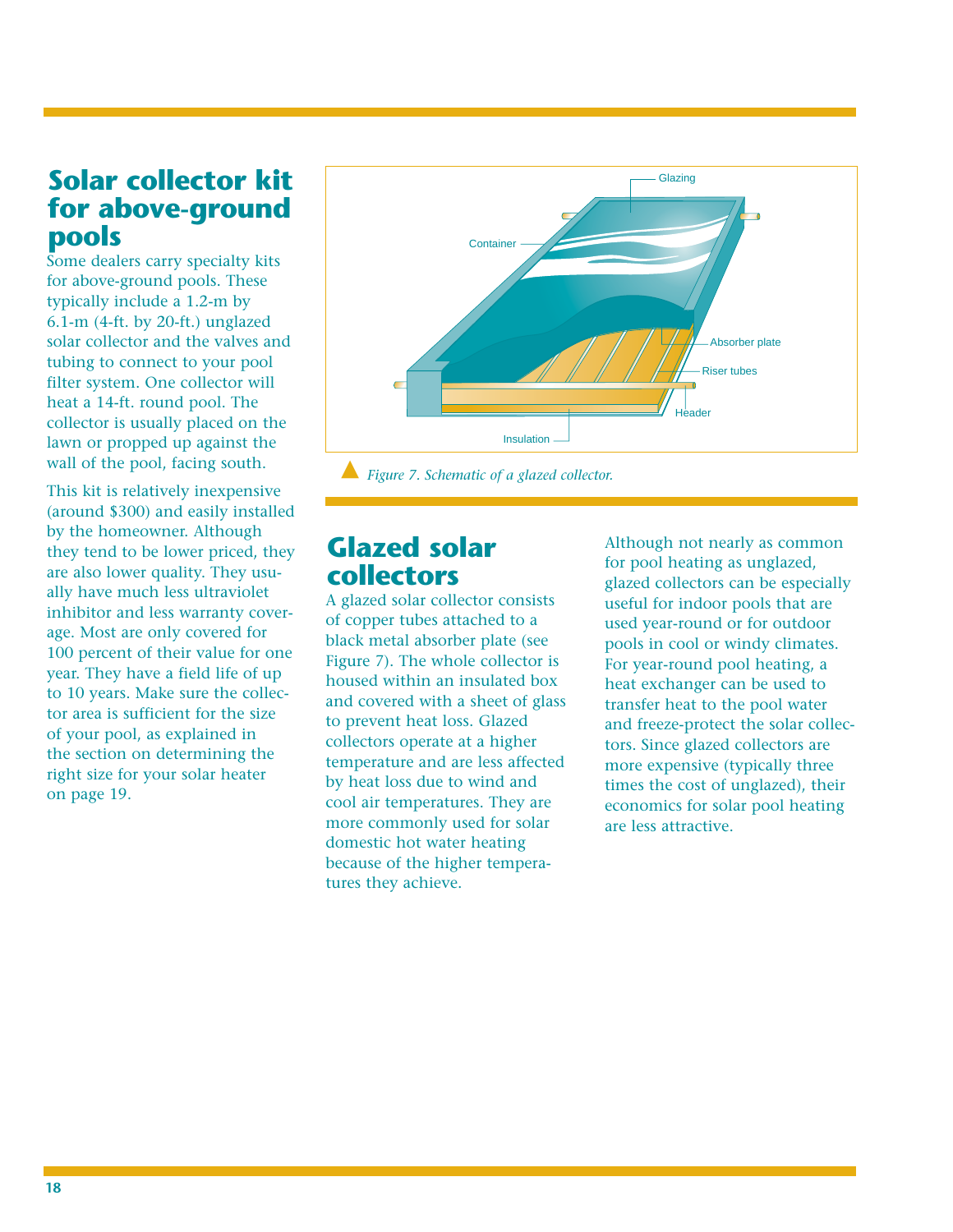# <span id="page-20-0"></span>What size **solar heater do I need?**

Since a pool loses most of its heat from the surface, the size of a solar heater can be based on the pool's surface area.

Most pools need a solar heating system that is 50 percent to 75 percent of the pool area. For example, a 5-m by 10-m (16-ft. by 32-ft.) in-ground pool has an area of  $50\text{-m}^2$  (512-sq. ft.). It would typically need between 25-m2 (256-sq. ft.) and 37.5-m2 (384-sq. ft.) of solar collectors to adequately heat it. This could be obtained by using six to eight 4.4-m2 (4-ft. by 12-ft.) collectors.

If solar is the only heating source and a solar cover is routinely used, as a general rule the collector area is typically at least 50 percent of the surface area of the pool.

In some cases, pool owners may choose to install a smaller solar area. If they want a shorter swimming season or plan to use a backup gas or electric heater, a smaller collector area will be capable of providing most of the pool heating during the peak swimming months. Those using a fuel heater will find that a complementary solar heater makes economic sense because of the savings in fuel. And, smaller systems can usually be enlarged, if required, in the future.



*Ottawa, Ontario. 6.1-m* x *12.2-m (20-ft.* x *40-ft.) in-ground pool, eight 4.4-m2 (4-ft.* x *12-ft.) solar collectors. Photo courtesy of Heliocol Canada.*  ▼

The exact area of a collector will depend on the amount of shading on the pool surface, the roof orientation and tilt, the use of a pool cover and the desired temperature. Other considerations include the wind speed on the pool surface and solar collectors, any shading on the solar collectors and the length of swimming season.

A solar heating installer will combine the following design factors with their knowledge of the regional climate and the pool owner's particular operating needs to develop an appropriately sized solar heating system.

## **Shading on the pool**

The prime hours for solar pool heating, when the sun is strongest, are between 10 a.m. and 5 p.m. Solar gain before and after these times is much less critical. A partially or fully shaded pool receives less passive solar energy gain, and so needs more external heat added from the pool heater. Shaded pools require a larger area of solar collectors to maintain the pool temperature.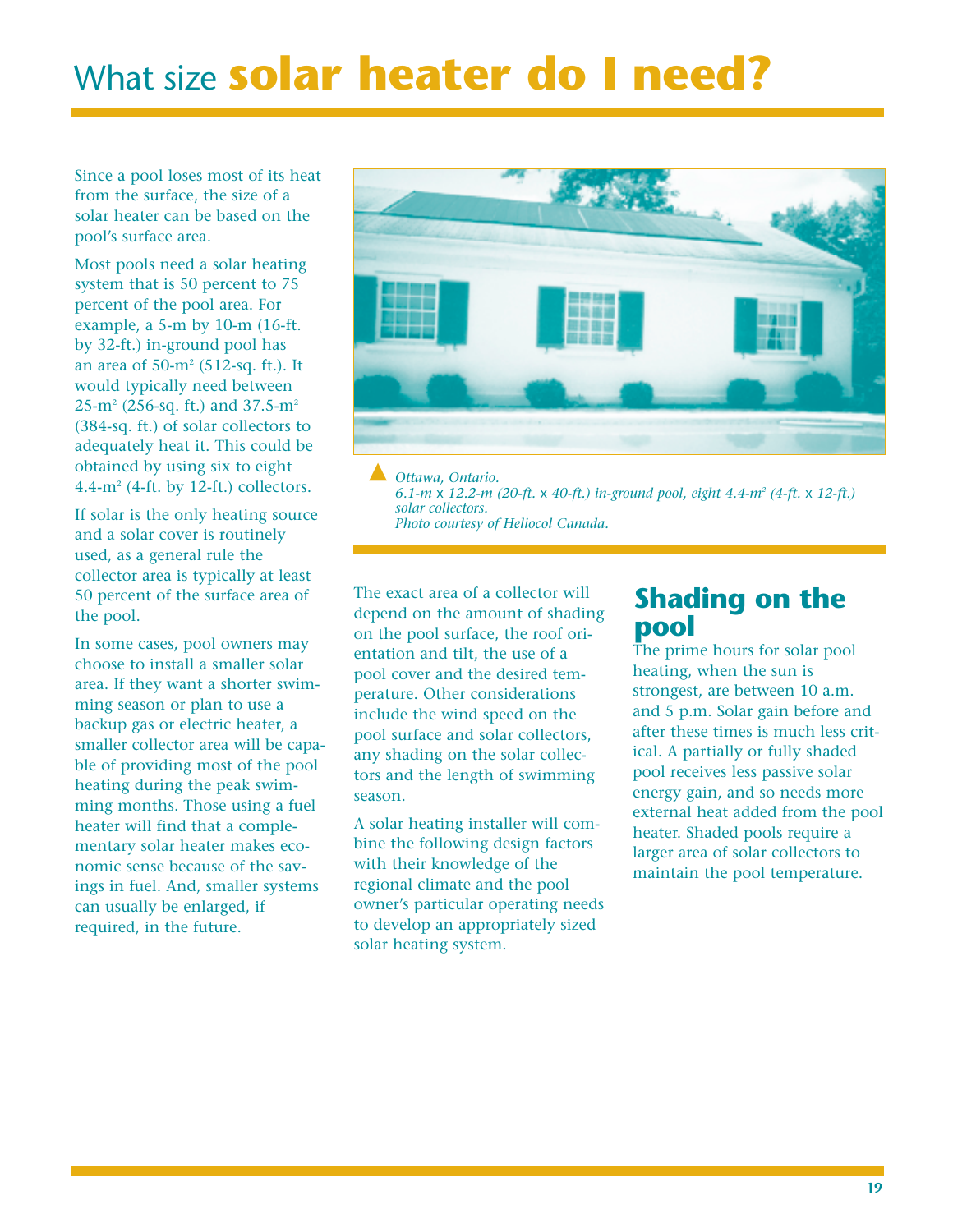## <span id="page-21-0"></span>**Location of solar collectors – Orientation and tilt**

Ideally, solar collectors should face due south to intercept the sun's rays at the most direct angle (see Figures 8 and 9). At midday, when the sun shines most intensely, it is located due south in the sky. An orientation of up to 45° to the east or west of due south will not affect performance dramatically. Collectors can even be placed on either a west- or east-facing roof. However, westfacing is preferable since the higher afternoon air temperature improves the collector's performance.

The optimum tilt of the collector (the angle off horizontal) for summer heating of pools is between 15° to 40° for southern Canada. Normally, collectors are mounted directly on the roof since it is the least expensive option.

If the roof slope is less than 15° or greater than 40°, any reduction in heating efficiency can be accommodated by increasing the

collector area. Flat roofs generally require a support rack of at least 10° slope to ensure that the collectors drain properly and that roof penetrations are avoided where water can pool.

## **Use of a pool cover**

As mentioned in the section on managing pool energy use (page 10), the absence of an insulating pool cover dramatically increases a pool's heating requirements. Pool owners who have decided to forego a pool cover must install up to 50 percent more solar collectors to make up for the extra heating need.

## **Pool Profile**

Name of owner: Margaret Louwerse, Oakville, Ontario

Pool size and type: 4.5-m x 9.0-m (15-ft. x 30-ft.) above-ground, outdoor pool

Year of solar installation: 1998

Solar collector array: Five 4.4-m<sup>2</sup> (4-ft. x 12-ft.) solar collectors

#### *Owner's comments:*

"We built our pool in 1997 and found the temperature just a little too cool for our young kids, even using a solar cover.

"We had solar installed and we couldn't believe the temperature shot up to 99°F [37°C] on the first weekend. We keep our pool at 86°F [30°C] and swim from the beginning of May to late September, and the kids can play in it all day now. Even with the cool weather this summer, our pool was still comfortable.

"Solar was the best investment we made that year – I never considered using natural gas because of the energy and environmental consideration. Service was reliable and helpful."







**Figure 8. Diagram of the sun's path.** The *Figure 9. Typical orientations for solar collectors.* **<b>•** *Figure 9. Typical orientations for solar collectors.*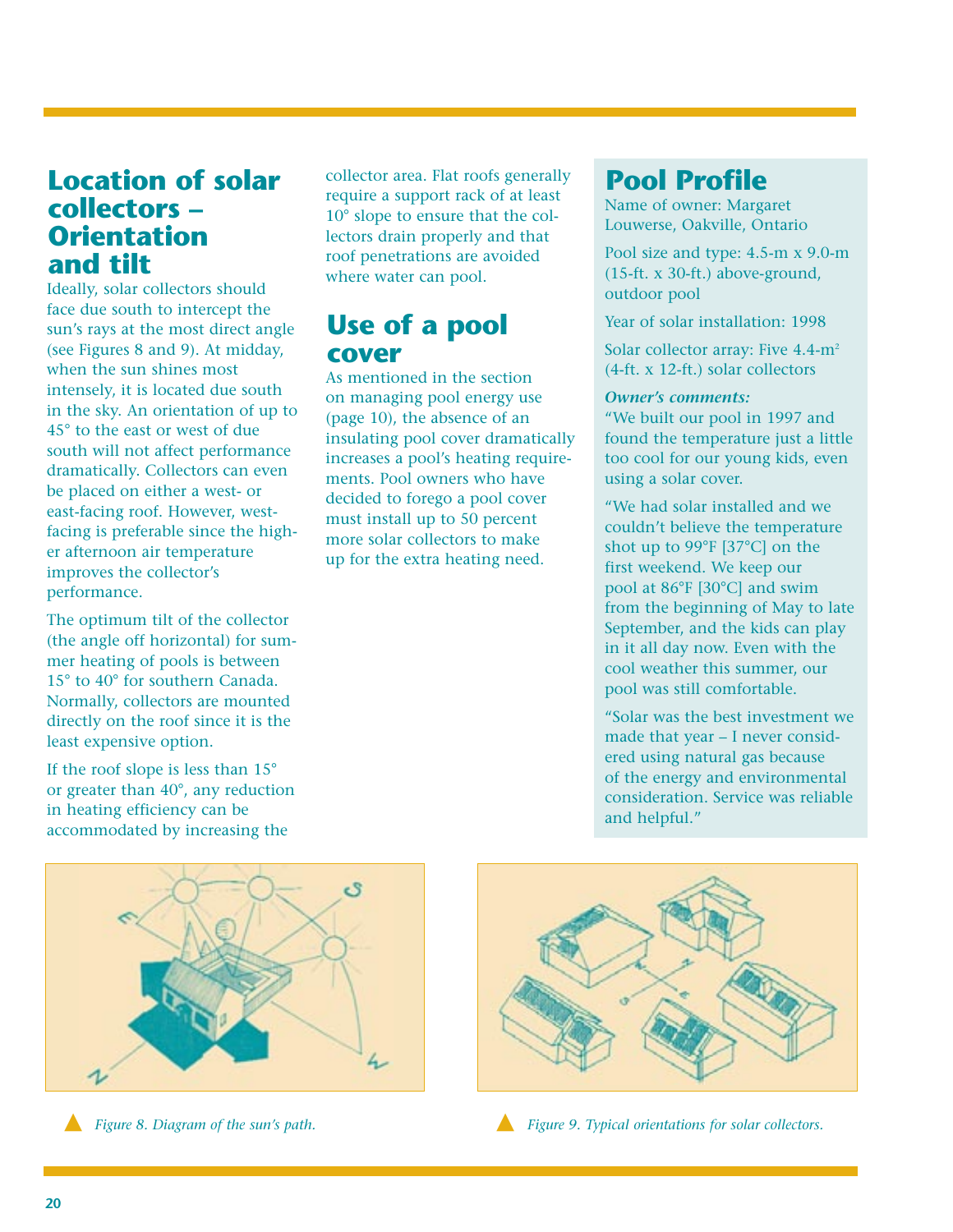## <span id="page-22-0"></span>**Most collectors can be mounted on your roof**

In most cases, solar collectors are installed on the south-facing roof of a house, garage or shed. They have a low profile and clean design allowing them to blend in with most traditional roofing materials. Unglazed solar collectors are lightweight, adding about 0.07 kilopascals (kPa) – 1-1/2 pounds per square foot (psf) – to the roof, which is negligible compared to snow load, which can be 5 to 7 kPa (approximately 100 to 150 psf).

### **Fasteners**

Collectors should be fastened to the roof with a high-quality fastener. Some systems use a twopart cleat, which is lag bolted into the sub-roof and sealed using industrial-grade caulking. UVresistant synthetic webbing strap is laid across the body of collectors and held down with the cleat. Other brands fasten an aluminum bar to the roof, which is the mounting point for the collectors.

Modern mounting systems are very reliable and completely seal the roof against leaking. Roof penetrations, however, should only be made on sloping roofs. Some manufacturers have wind-tunnel tested their mounting systems up to speeds of 180 km/hr. Ask your installer for details.

Flat roofs generally require a sloped rack to ensure that:

a) water in the solar collectors drains properly, and

b) roof penetrations are avoided where water can pool.

The rack can be weighted down or secured with a cable to ensure it is stable in winds.

### **Thermal expansion**

Hot plastic collectors may expand as much as 2.5 cm over a 3-m length (1 in. over 10 ft.). They must be carefully mounted to prevent damage from expansion and contraction.

The surface beneath the panels must be smooth to prevent damage to the panels from sharp projections in the roof and to avoid damage from rubbing when the panels contract and expand. Manufacturers have recommendations on how to fasten the panels to the roof and prevent damage by wind, snow and ice.

## **Piping installation**

The piping used for solar heaters is standard PVC. The pipe is naturally white but can be painted to match the colour of your roof and exterior walls.

After the pipe is cut, the ends must be de-burred since small shavings of plastic can clog the small fluid passageways in some collectors.

The pipes should be arranged so that they can be easily drained to prevent damage to the system from freezing. On horizontal runs, the pipe should slope 1 cm for every 5 m of length. In general, the pipe runs should be short and direct.

Like the panels, plastic pipe will also expand and contract, so allowances for that must be made during installation. A 30-m (100 ft.) length of plastic pipe may expand as much as 25 cm (10-in.).

It is important that all the collectors receive an equal flow of water. The standard technique, as shown on page 6, is to connect them in parallel with the supply pipe feeding from the bottom. The water travels up the collectors and is carried back to the pool through a return pipe at the top. The return flow pipe is thus diagonally opposite to the supply pipe. For adequate flow, often a 51-mm (2-in.) pipe is used for the supply line and 38-mm (1-1/2 in.) is used for the return line.



*Welland, Ontario. This 5-m* x *10-m (16-ft.* x *32-ft.) free-form pool is heated by six 4.4-m2 (4-ft.* x *12-ft.) solar collectors mounted on the garage. Photo courtesy of Daystar Energy.*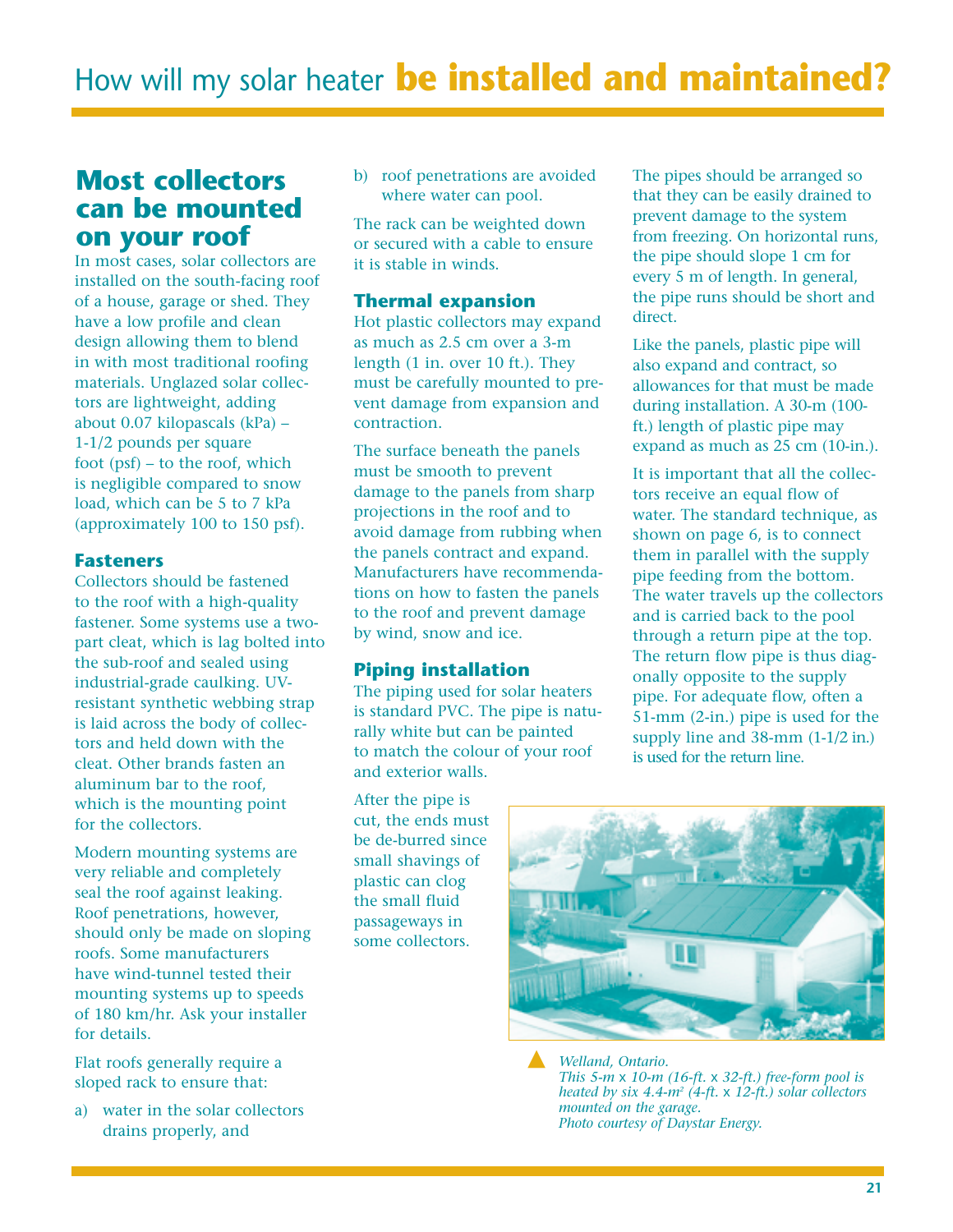## <span id="page-23-0"></span>**Collectors can also be mounted on racks**

Ground-mounted racks are used when roof space or exposure is inadequate. They can be built from pressure-treated or rotresistant wood or from metal bars, and can also serve as a storage shed or as a weather-protected area for the pump, filter and other pool controls. A typical rack is shown in Figure 10.

Rack support posts should extend below the frost line, usually 1.2 m (4 ft.) below ground, and be anchored in concrete. They should be positioned so that snow and ice sliding off adjacent roofs will not damage the collectors.

Before building such a system, check to see if a building permit is required.



*White Rock, British Columbia. Eight 4-m2 (4-ft.* x *10-ft.) solar collectors on a wooden ground rack. Photo courtesy of Taylor Munro Energy Systems.*   $\blacktriangle$ 



▲ Figure 10. Ground-mounted rack.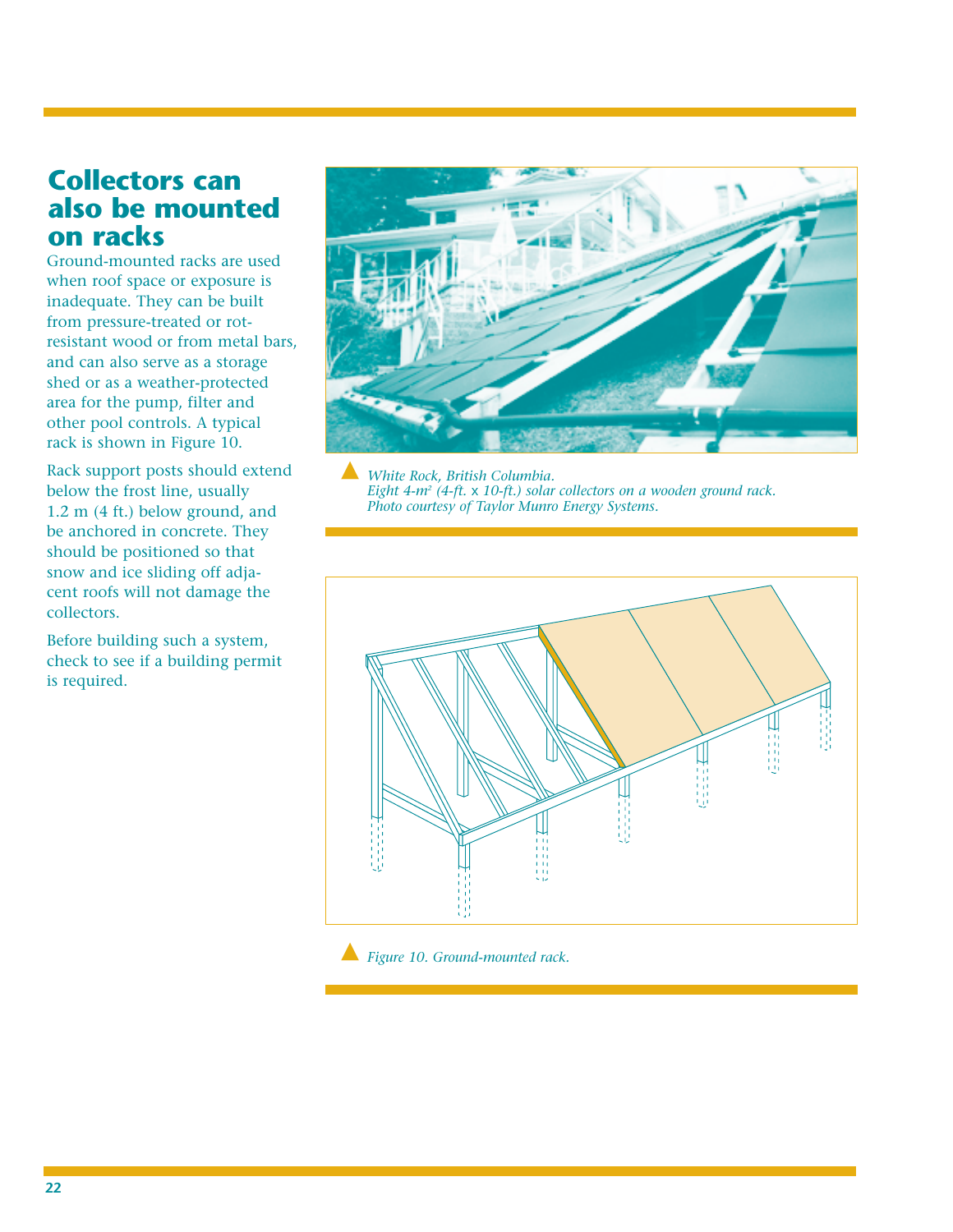## <span id="page-24-0"></span>**You can choose a manual or automatic control valve**

Solar heating systems can be operated either manually or automatically. A manual control valve (see Figure 11) is a simple threeway valve that is turned by hand to divert water to the collectors during sunny weather. A good automatic controller, though more expensive, can improve your system's performance by up to 30 percent. Using temperature sensors, the controller diverts pool water to the collectors only when sufficient solar energy is available.

Figure 12 shows a typical automatic controller. An automatic controller should allow manual override and have a light that shows you when it is on and when the collectors are circulating. And, since you might want the pool cooler in midsummer than earlier or later in the season, it should also allow you to change the desired pool temperature setting.

If your pool becomes too warm, circulating through the collectors at night will cool the water. Some automatic controllers include this option.

# **Activating the system is straightforward**

Once the system is installed, the collectors and piping should be inspected for leaks. The supply and return lines should show a

temperature rise of about 5°C (9°F) during steady flow on a sunny day.

A good solar pool heating system must also include the following:

- a vacuum-breaker air vent at high points in the piping system for draining;
- isolation ball valves on the feed and return lines;
- drain taps on the feed and return pipes at the low points in the piping system; and
- a swing-type check valve to prevent water from flowing backward through the filter when the collectors drain.

# **Maintenance is easy**

A solar heating system should operate problem-free. Only the controller has electrical and moving parts. Controllers and sensors should last at least 10 years, if not the lifetime of the collectors.

Due to breakdown by ultraviolet (UV) radiation, the plastic collectors will degrade slowly and eventually produce leaks. It is beneficial after 10 years to turn the collectors over, exposing the shaded side. This can add years to the life of the system. As well, some collectors are designed for simple repair using special rubber plugs.

## **Special care must be taken with winterization**

In the fall, prior to a serious risk of freezing weather, the solar



*Figure 11. Manual three-way diverter valve. Courtesy of Pentair Pool Products*  $\blacktriangle$ 



*Figure 12. Automatic controller. Courtesy of Pentair Pool Products* ▼

collectors must be completely drained. Most of the water can be drained into the pool by turning off the pump. Any water remaining in the pipes should be drained through taps located on the low points of the feed and return pipes. Buried pipes will need irrigation boxes and drain valves. Alternately, the entire system can be blown out with a wet/dry vacuum.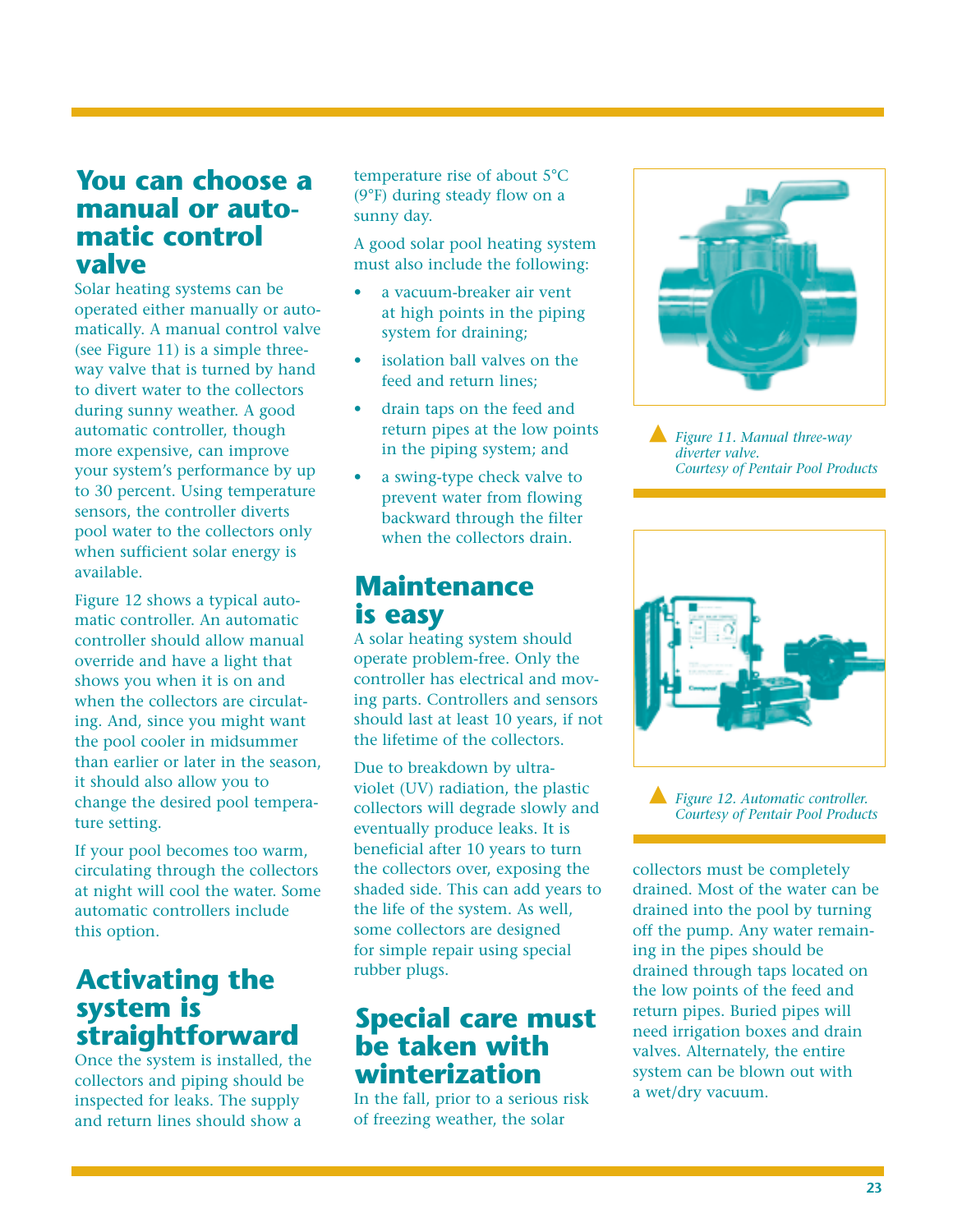<span id="page-25-0"></span>A solar pool heating system is a major investment. Having your system installed by a solar specialist protects your investment and assures that the system will perform as predicted. The contractor should provide a one-year warranty for the labour, which covers leaks and damage to the roof.

Most solar contractors will offer a winter shutdown and spring start-up service, which includes a complete system checkup.

# **Selecting a solar contractor**

Solar companies are generally listed in the yellow pages under "Solar Energy" or "Solar Energy Equipment and Systems." If there is no local contractor in your area, contact the Canadian Solar Industries Association (CanSIA) at (613) 736-9077. Or visit its Web site at www.cansia.ca, which includes a directory of Canadian solar energy companies. In the province of Quebec, contact Énergie solaire Québec at (514) 392-0095. Many contractors are willing to travel outside their home territory (within reason) to service customers.

For help on selecting a contractor or dealer, complete the consumer checklist on page 26.

# **Selecting a solar collector**

When choosing a solar collector, consider the efficiency, durability and cost of the product. Ask the contractor for references if you would like confirmation on the quality of the product. A good quality collector should last 15 years or longer.

If you are interested in the collector efficiency rating, consult the CanSIA *Directory of Approved Products*.

## **Understanding the collector's warranty**

Most solar collectors sold in Canada have a 10- to 15-year warranty. Some warranties will include repair or replacement of faulty collectors during the entire warranty period. Others are limited warranties, pro-rated in value after a number of years. Most warranties do not cover labour or shipping costs.

For the warranty to take effect, the collectors must be installed, or the installation approved, by a qualified contractor. Freeze damage to the collectors is not covered by most warranties since the collectors must be drained at the end of the swimming season.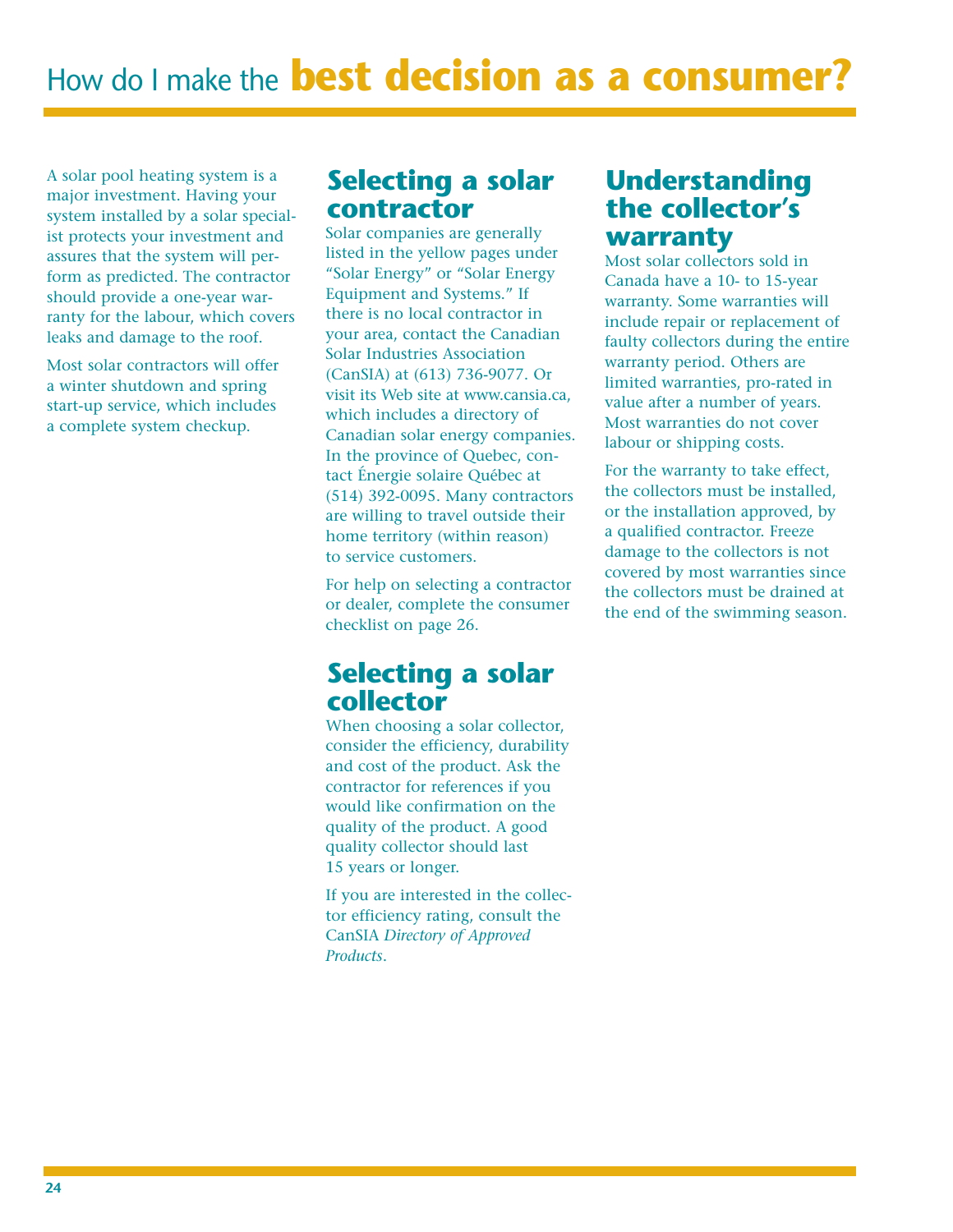# <span id="page-26-0"></span>**Determining your potential costs**

| <b>Heat Pump</b>                                                                                                                      |                                                     |                                                                                                                                       | <b>Natural Gas Heater</b> |                                                                                                                               | <b>Propane Heater</b>                |                                                            | <b>Solar Heater</b>  |
|---------------------------------------------------------------------------------------------------------------------------------------|-----------------------------------------------------|---------------------------------------------------------------------------------------------------------------------------------------|---------------------------|-------------------------------------------------------------------------------------------------------------------------------|--------------------------------------|------------------------------------------------------------|----------------------|
| Parts                                                                                                                                 | $\frac{\sqrt{2}}{2}$                                | Parts                                                                                                                                 | $\frac{\sqrt{2}}{2}$      | Parts                                                                                                                         | s                                    | Parts                                                      | $\frac{\sqrt{2}}{2}$ |
| Labour                                                                                                                                | $\frac{1}{2}$                                       | Labour                                                                                                                                | $\frac{1}{2}$             | Labour                                                                                                                        | S                                    | Labour                                                     | s                    |
| <b>Additional</b><br>installation<br>costs<br><b>Example:</b><br>Electrical<br>line<br>installation<br>(if separate)                  | $\sim$                                              | <b>Additional</b><br>installation<br>costs<br>Example:<br>Natural gas<br>line<br>installation<br>(if separate)                        | $\sim$                    | <b>Additional</b><br>installation<br>costs<br>Example:<br>Propane<br>tank<br>installation<br>(if required)                    | $\frac{1}{2}$                        | <b>Additional</b><br>installation<br>costs                 |                      |
| Others:                                                                                                                               | $\frac{\sqrt{2}}{2}$                                | Others:                                                                                                                               | $\sim$                    | Propane<br>line<br>installation<br>(if separate)                                                                              | $\frac{\sqrt{2}}{2}$                 |                                                            |                      |
|                                                                                                                                       | $\int$                                              |                                                                                                                                       | $\sim$                    | Others:                                                                                                                       | $\frac{\sqrt{2}}{2}$                 |                                                            | \$0.00               |
| Permit                                                                                                                                | $\frac{\int_{0}^{1} f(x) dx}{\int_{0}^{1} f(x) dx}$ | Permit                                                                                                                                | $\frac{\sqrt{2}}{2}$      | Permit                                                                                                                        | S                                    | Permit                                                     | $\sim$               |
| <b>Total</b><br>installation<br>costs                                                                                                 | s                                                   | <b>Total</b><br>installation<br>costs                                                                                                 | $\sim$                    | <b>Total</b><br>installation<br>costs                                                                                         | $S_{\perp}$ . The set of $S_{\perp}$ | <b>Total</b><br>installation<br>costs                      | $\frac{1}{2}$        |
| <b>Estimated</b><br>electricity<br>costs over<br>15 years<br>(multiply<br>estimated<br>annual<br>electricity<br>costs* by<br>$15)***$ | S                                                   | <b>Estimated</b><br>natural gas<br>costs over<br>15 years<br>(multiply<br>estimated<br>annual<br>natural gas<br>costs* by<br>$15)***$ | $S_{-}$                   | <b>Estimated</b><br>propane<br>costs over<br>15 years<br>(multiply<br>estimated<br>annual<br>propane<br>costs* by<br>$15)***$ | \$                                   | <b>Estimated</b><br>fuel costs<br>over<br>15 years         | \$0.00               |
| <b>Total</b><br>heat<br>pump<br>costs after<br>15 years                                                                               | $\boldsymbol{\mathcal{S}}$                          | <b>Total</b><br>natural<br>gas heater<br>costs after<br>15 years                                                                      |                           | <b>Total</b><br>propane<br>heater<br>costs after<br>15 years                                                                  | S                                    | <b>Total</b><br>solar<br>heater<br>costs after<br>15 years | S                    |

\*If you have an existing pool heater, refer to your monthly fuel bills. If you are purchasing a heating system, ask your pool dealer what you could expect to pay for electricity or fuel over the course of a year.

\*\*Please note that this calculation does not take into account electricity or fuel price increases.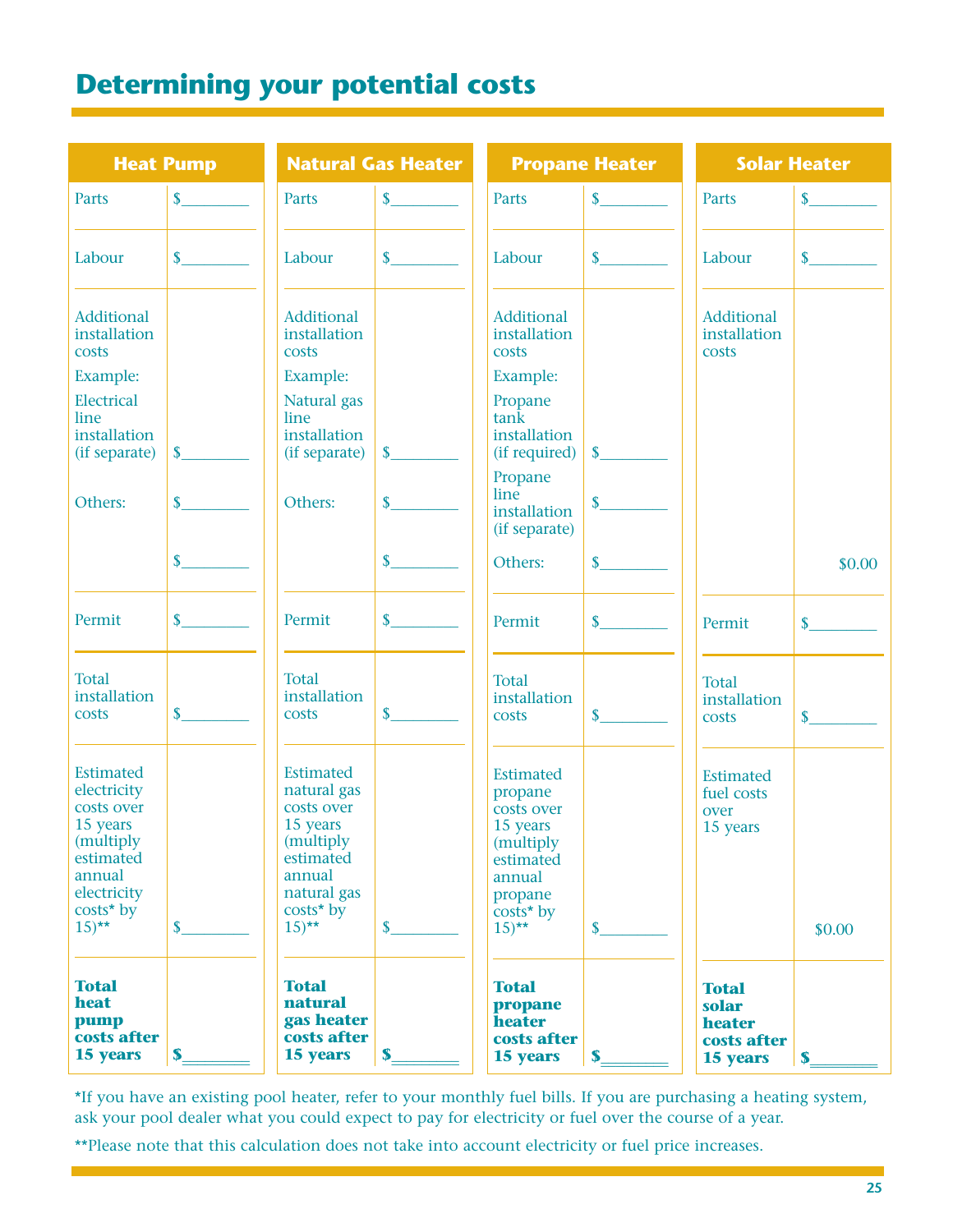# <span id="page-27-0"></span>**Consumer checklist**

To make an informed decision when purchasing a solar pool heater, there are questions you should ask and issues you should be aware of. Use this checklist to help you make an informed decision when selecting your heater and solar contractor.

| Selecting a solar contractor                                                                                           |            |                               |
|------------------------------------------------------------------------------------------------------------------------|------------|-------------------------------|
| Is the solar contractor listed with the Canadian Solar Industries Association?                                         | Yes        | $\overline{\text{No}}$ $\Box$ |
| Can the contractor provide at least three references of systems that he/she<br>has installed?                          | Yes        | $\overline{N_{0}}$            |
| Can you make a site visit to any of the contractor's previous installations?                                           | $Yes \Box$ | $\overline{N_{0}}$            |
| Has the contractor clearly outlined the type of servicing and maintenance<br>contract services he or she will provide? | Yes L      | $\overline{N_{0}}$            |
| Has the contractor clearly outlined the terms of the contract you will<br>be signing?                                  | Yes        | $\overline{N_0}$              |
| Are building permits required? Are plumbing and electrical inspections required?                                       | Yes        | $\overline{N_{0}}$            |
| If so, who is responsible for arranging these?                                                                         |            |                               |
| Will the contractor be responsible for winterizing the system?                                                         | Yes L      | $\overline{N_{0}}$            |
| Will you?                                                                                                              | $Yes \Box$ | $\overline{N_{0}}$            |
| Will the contractor provide maintenance or operational instructions?                                                   | Yes        | $\overline{N_{O}}$            |

# **Selecting a solar collector** Can the contractor provide references for the solar collector sold to you? Yes  $\Box$  No  $\Box$ What is the collector's performance rating from the CanSIA *Directory of Approved Products* or the Florida Solar Energy Center? What is the collector's anticipated life span? How much does the collector cost?

## **Understanding the solar collector's warranty**

What is the length of the collector's warranty? Does the warranty include repair or replacement of faulty collectors during the entire warranty period?  $Yes \Box$  No  $\Box$ Does the warranty cover labour or shipping costs?  $Yes \Box$  No  $\Box$ Will the installation be completed or approved by a qualified contractor?  $Yes \Box$  No  $\Box$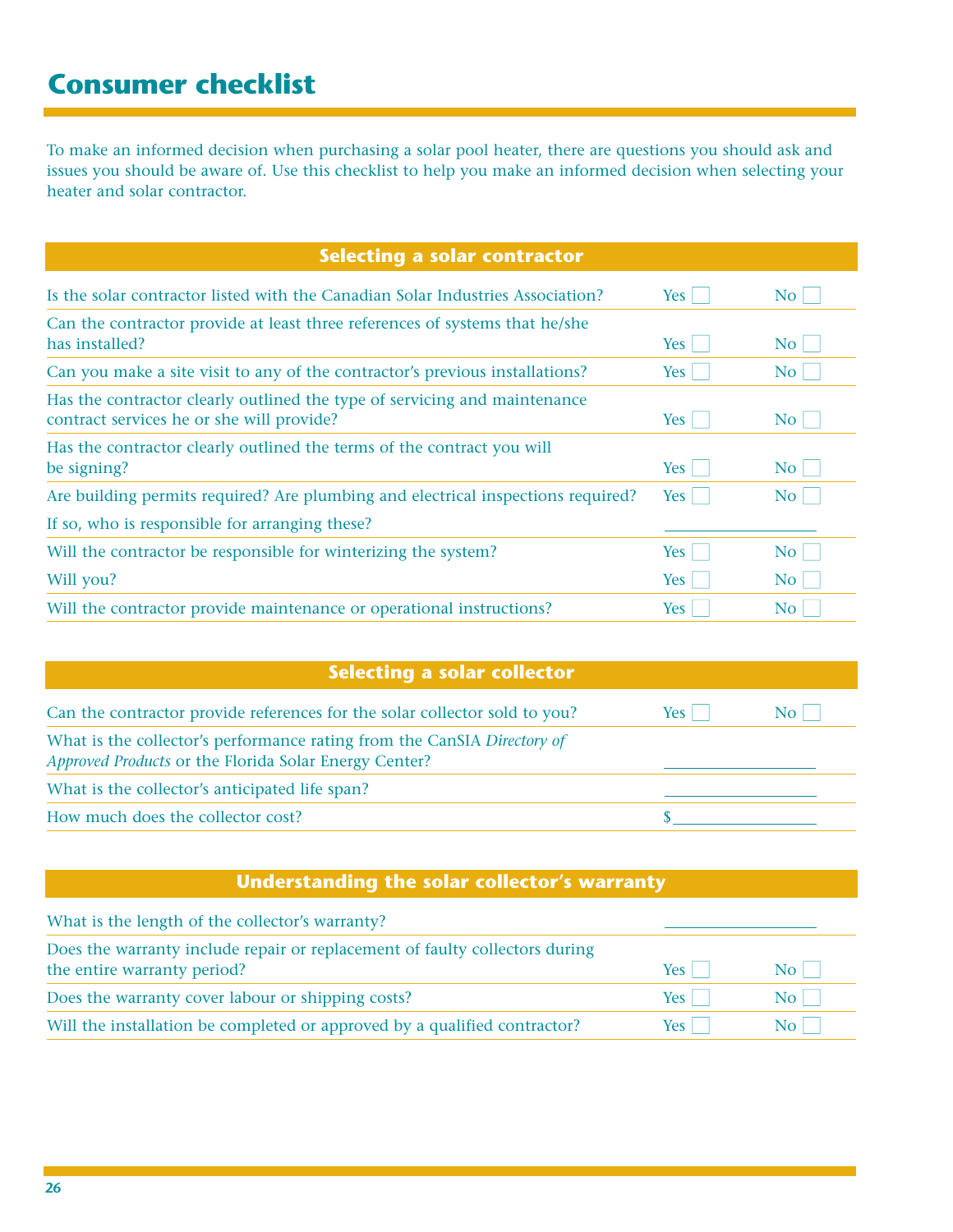<span id="page-28-1"></span><span id="page-28-0"></span>Solar energy can be used to heat water for a variety of uses. In addition to pool heating, a solar domestic hot water system can be practical and cost-effective.

Any business or public facility that uses a large quantity of hot water may also benefit from solar water heating. Some examples of commercial applications in Canada include the following:

- public swimming pools;
- car washes the following;
- fish hatcheries:
- agricultural and food processing; and
- parks and campgrounds.

#### **Related publications**

Solar domestic hot water systems are reviewed in *Solar Water Heating Systems: A Buyer's Guide*. To order a copy of this or other publications on renewable energy, please call NRCan's toll-free line at 1 800 387-2000. You can also download a copy from our Web site at http://www.nrcan.gc.ca/redi

#### **Further information**

To learn more about solar water heating, contact the following:

Renewable and Electrical Energy Division Energy Resources Branch Natural Resources Canada 580 Booth Street, 17th Floor Ottawa ON K1A 0E4 Fax: (613) 995-0087 Web site: http://www.nrcan.gc.ca/redi

or

#### **CANMET**

Energy Technology Branch Natural Resources Canada 580 Booth Street, 13th Floor Ottawa ON K1A 0E4 Fax: (613) 996-9418 Web site: http://www.nrcan.gc.ca/es/etb

Canadian Solar Industries Association 2415 Holly Lane, Suite 250 Ottawa ON K1V 7P2 Tel: (613) 736-9077 Fax: (613) 736-8938 Web site: http://www.cansia.ca

Énergie solaire Québec 460, Sainte-Catherine Street West, Suite 701 Montréal QC H3B 1A7 Tel.: (514) 392-0095 Fax: (514) 392-0952 Web site: http://www.esq.qc.ca

To read more on solar water heating technologies or other types of renewable energy technologies, visit the Web site of NRCan's Canadian Renewable Energy Network (CanREN) at http://www.canren.gc.ca.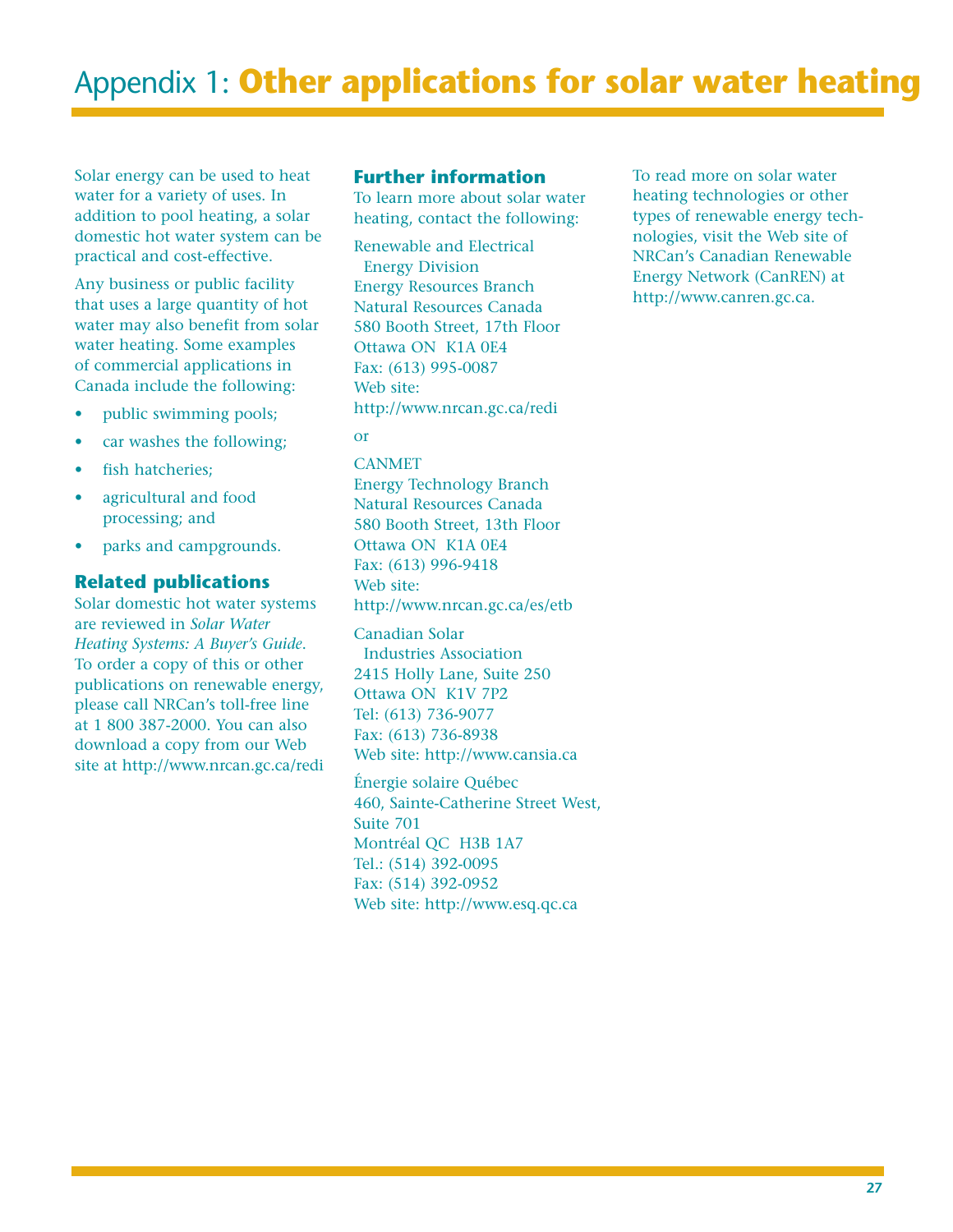## <span id="page-29-0"></span>**British Thermal Unit (BTU)**

A unit of energy used to measure natural gas. One thousand BTUs equals approximately one megajoule and 1 million equals approximately one gigajoule.

## **Coefficient of performance (COP)**

The rating system used for heat pumps. It is the ratio of heat output to electricity input. A typical rating falls between 3 and 5.

## **Fossil fuel**

A hydrocarbon fuel extracted from the earth's crust, including natural gas and oil. Fuels derived from natural gas and oil include propane and gasoline.

## **Gigajoule (GJ)**

A unit of energy commonly used to measure natural gas. Equals 278 kilowatt-hours or approximately 1 million BTUs.

## **Glazed solar collector**

A glass-covered metal solar collector that operates at higher temperatures than unglazed collectors.

## **Greenhouse gas**

Gases such as carbon dioxide  $(CO<sub>2</sub>)$  that absorb and trap heat in the atmosphere. The increased production of these gases from human activity is linked to accelerated warming of our atmosphere, known as climate change.

#### **Heat pump**

An electric heater that extracts heat available in the air to heat pool water.

## **Kilopascals (kPa)**

A unit of pressure. Equals approximately 21 pounds per square foot.

### **Megajoule (MJ)**

A unit of energy. Equals approximately 1000 BTUs.

#### **Passive solar heating**

Sunlight absorbed into the pool water causes natural heating.

### **Payback period**

The time it takes your savings in avoided fuel costs to equal the capital cost investment of your solar heater, or how fast your system pays for itself in fuel savings. For example, a \$4,500 solar heater that saves \$1,500 per year in fuel has a payback period of three years. If your pool has no heater or if you are replacing your conventional heater, the cost of the new heater must be included in the payback period.

## **Performance rating**

The effectiveness of the solar collector at converting the sun's energy into heat. Expressed as megajoules per square metre per day (MJ/m2 /d) or BTU per square foot per day (BTU/sq. ft./d).

#### **Solar blanket**

A floating polyethylene material that insulates the pool surface and allows light to pass through into the pool.

#### **Solar collector**

A device that absorbs solar energy and converts it into usable heat.

### **Thermal blanket**

A floating foam cover that insulates well but does not allow light to pass through it into the pool.

### **Unglazed solar collector**

A plastic or rubber solar collector that operates at pool temperatures.